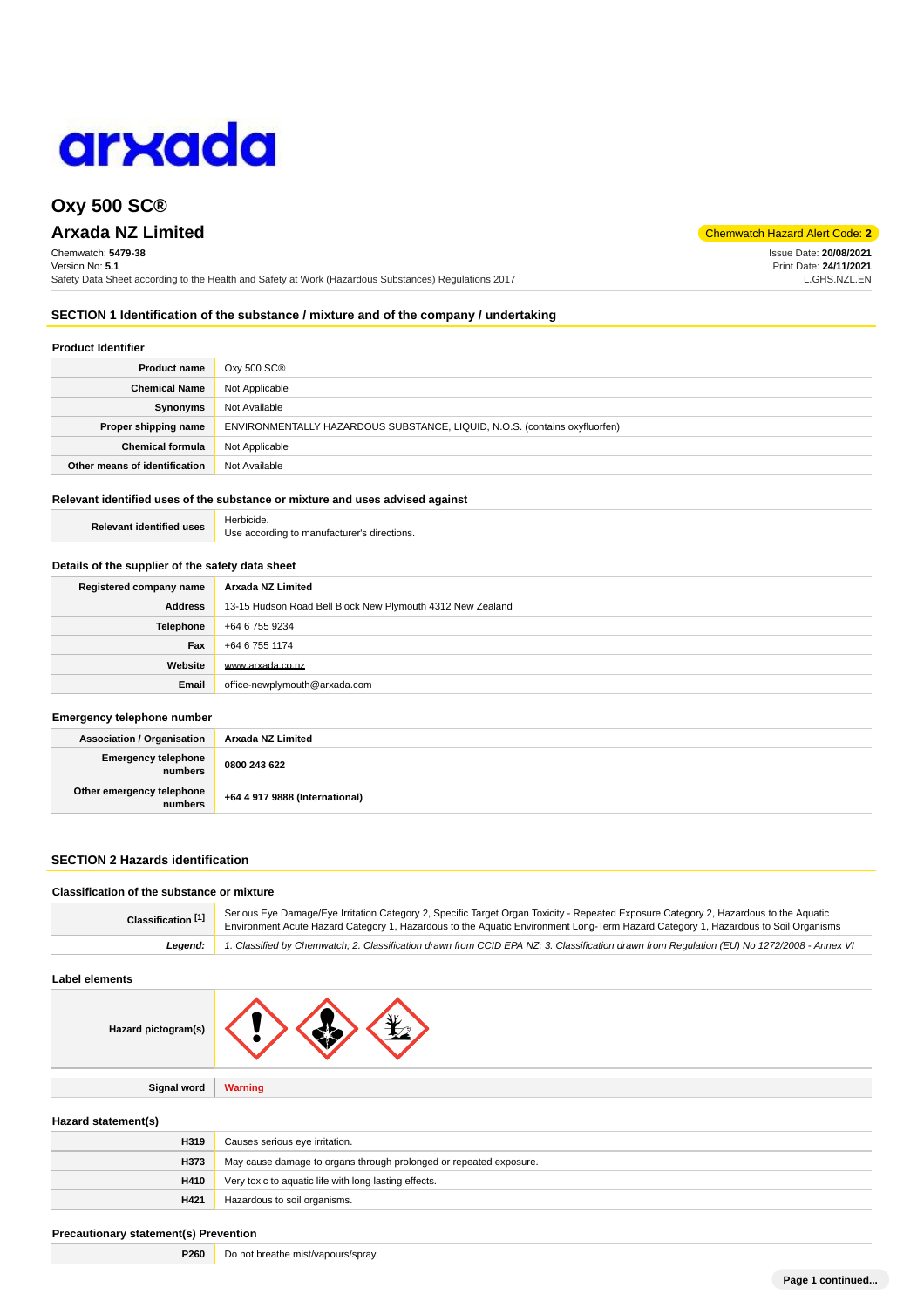| P <sub>273</sub> | Avoid release to the environment.                                                |
|------------------|----------------------------------------------------------------------------------|
| <b>P280</b>      | Wear protective gloves, protective clothing, eye protection and face protection. |
| P264             | Wash all exposed external body areas thoroughly after handling.                  |

#### **Precautionary statement(s) Response**

| P305+P351+P338 | IF IN EYES: Rinse cautiously with water for several minutes. Remove contact lenses, if present and easy to do. Continue rinsing. |
|----------------|----------------------------------------------------------------------------------------------------------------------------------|
| P314           | Get medical advice/attention if you feel unwell.                                                                                 |
| P337+P313      | If eye irritation persists: Get medical advice/attention.                                                                        |
| P391           | Collect spillage.                                                                                                                |

#### **Precautionary statement(s) Storage**

Not Applicable

**Precautionary statement(s) Disposal**

**P501** Dispose of contents/container to authorised hazardous or special waste collection point in accordance with any local regulation.

#### **SECTION 3 Composition / information on ingredients**

#### **Substances**

See section below for composition of Mixtures

#### **Mixtures**

| <b>CAS No</b> | %[weight]                                                                                                                                                                                              | Name                                      |
|---------------|--------------------------------------------------------------------------------------------------------------------------------------------------------------------------------------------------------|-------------------------------------------|
| 42874-03-3    | <60                                                                                                                                                                                                    | oxyfluorfen                               |
| 9038-95-3     | <3                                                                                                                                                                                                     | monobutyl ether ethoxylated, propoxylated |
| Legend:       | 1. Classified by Chemwatch; 2. Classification drawn from CCID EPA NZ; 3. Classification drawn from Regulation (EU) No 1272/2008 - Annex VI;<br>4. Classification drawn from C&L * EU IOEL Vs available |                                           |

#### **SECTION 4 First aid measures**

#### **Description of first aid measures**

| <b>Eye Contact</b>  | If this product comes in contact with the eyes:<br>▶ Wash out immediately with fresh running water.<br>Ensure complete irrigation of the eye by keeping eyelids apart and away from eye and moving the eyelids by occasionally lifting the upper<br>and lower lids.<br>Seek medical attention without delay; if pain persists or recurs seek medical attention.<br>▶ Removal of contact lenses after an eye injury should only be undertaken by skilled personnel.                                                                                                                                                                                                                                                                                                                                                                                                                                                                                                                                                                                                                                                                                                                                                                     |
|---------------------|----------------------------------------------------------------------------------------------------------------------------------------------------------------------------------------------------------------------------------------------------------------------------------------------------------------------------------------------------------------------------------------------------------------------------------------------------------------------------------------------------------------------------------------------------------------------------------------------------------------------------------------------------------------------------------------------------------------------------------------------------------------------------------------------------------------------------------------------------------------------------------------------------------------------------------------------------------------------------------------------------------------------------------------------------------------------------------------------------------------------------------------------------------------------------------------------------------------------------------------|
| <b>Skin Contact</b> | If skin contact occurs:<br>Immediately remove all contaminated clothing, including footwear.<br>Flush skin and hair with running water (and soap if available).<br>Seek medical attention in event of irritation.                                                                                                                                                                                                                                                                                                                                                                                                                                                                                                                                                                                                                                                                                                                                                                                                                                                                                                                                                                                                                      |
| Inhalation          | If fumes or combustion products are inhaled remove from contaminated area.<br>Lay patient down. Keep warm and rested.<br>▶ Prostheses such as false teeth, which may block airway, should be removed, where possible, prior to initiating first aid procedures.<br>Apply artificial respiration if not breathing, preferably with a demand valve resuscitator, bag-valve mask device, or pocket mask as trained.<br>Perform CPR if necessary.<br>Transport to hospital, or doctor.                                                                                                                                                                                                                                                                                                                                                                                                                                                                                                                                                                                                                                                                                                                                                     |
| Ingestion           | F IF SWALLOWED, REFER FOR MEDICAL ATTENTION, WHERE POSSIBLE, WITHOUT DELAY.<br>For advice, contact a Poisons Information Centre or a doctor.<br>Urgent hospital treatment is likely to be needed.<br>In the mean time, qualified first-aid personnel should treat the patient following observation and employing supportive measures as indicated<br>by the patient's condition.<br>If the services of a medical officer or medical doctor are readily available, the patient should be placed in his/her care and a copy of the SDS<br>should be provided. Further action will be the responsibility of the medical specialist.<br>If medical attention is not available on the worksite or surroundings send the patient to a hospital together with a copy of the SDS.<br>Where medical attention is not immediately available or where the patient is more than 15 minutes from a hospital or unless instructed<br>otherwise:<br>INDUCE vomiting with fingers down the back of the throat, ONLY IF CONSCIOUS. Lean patient forward or place on left side (head-down<br>position, if possible) to maintain open airway and prevent aspiration.<br><b>NOTE:</b> Wear a protective glove when inducing vomiting by mechanical means. |

#### **Indication of any immediate medical attention and special treatment needed**

for chlorinated diphenyl ethers

If large amounts are ingested, gastric lavage is suggested. In the case of splashes in the eyes, a petrolatum-based ophthalmic ointment may be applied to the eye to relieve the irritating effects.

Preplacement and annual medical examinations of workers, with emphasis on liver function, skin condition, reproductive history, are recommended

Treat symptomatically.

Following exposures to chlorophenoxy compounds:

\* Acute toxic reactions are rare. The by-product of production, dioxin, may be implicated in subacute features such as hepatic enlargement, chloracne, neuromuscular symptoms and deranged porphyrin metabolism.

▶ Large intentional overdoses result in coma, metabolic acidosis, myalgias, muscle weakness, elevated serum creatine kinase, myoglobinuria, irritation of the skin, eyes, respiratory tract and gut and mild renal and hepatic dysfunction.

Several cases of sensorimotor peripheral neuropathies have been associated with chronic dermal exposure to 2,4-D. For acute exposures the usual methods of gut and skin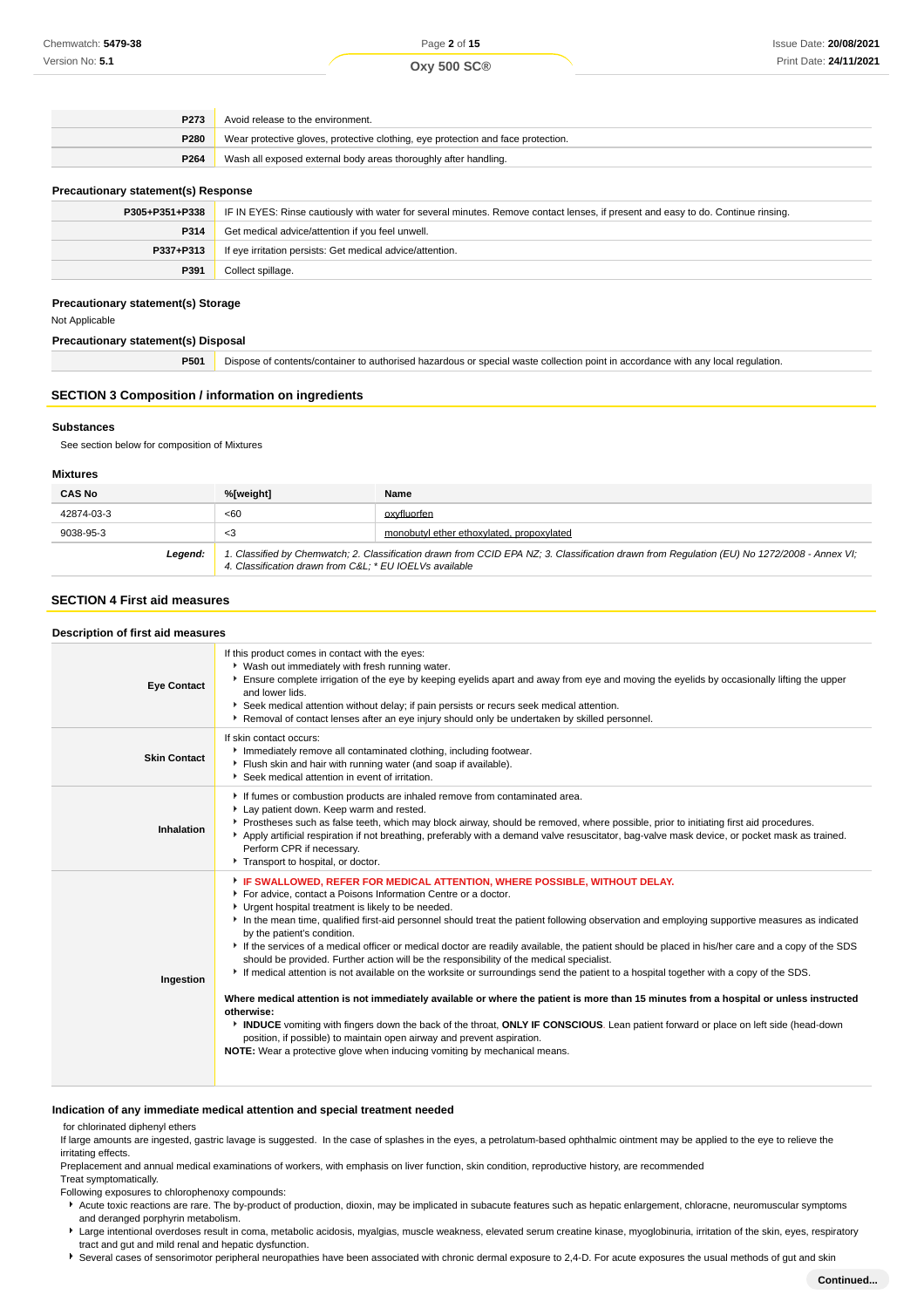**Continued...**

contamination (lavage, charcoal, cathartic) are recommended in the first several hours. Alkalisation of the urine and generous fluid replacement have the added benefit of treating any myoglobinuria present. Monitor metabolic acidosis, hyperthermia, hyperkalaemia, myoglobinuria and hepatic/renal dysfunction. for 2,4-dichlorophenoxyacetic acid (2,4-D) and its derivatives

- Gastric lavage if there are no signs of impending convulsions.
- Cautious administration of short-acting anticonvulsant drug if convulsions appear imminent.
- General supportive measures for central nervous system depression.
- If hypotension appears, search vigorously for a contributing cause (e.g. dehydration, electrolyte balance, acidosis, myocardial disturbances and hyperpyrexia).
- As appropriate, treat dehydration, electrolyte disturbances, acidosis, and hyperexia.
- ▶ To promote excretion of 2,4-D, initiate alkaline diuresis, as in salicylate poisoning by injecting sodium bicarbonate, intravenously, until the urine pH exceeds 7.5 and then infuse mannitol; renal clearance rises sharply as urine pH rises above 7.5 - above pH 8.0, it is said to be 100-fold greater than pH 6.0.
- If cardiac disturbances are suspected, monitor ECG continuously when possible. Prepare to deliver defibrillating shocks in the event of ventricular fibrillation.
- If hypotension intensifies, a trial with a vasopressor drug may be appropriate. Adrenalin (epinephrine) should be avoided because of possible fibrillation.
- If myotonia appears, a trial with quinidine may be helpful.

Physiotherapy may be necessary for motion disorders associated with peripheral neuritis, myopathy or brain stem dysfunction.

GOSSELIN, SMITH HODGE: Clinical Toxicology of Commercial Products, 5th Ed.

In general, chlorophenoxy herbicides are rapidly absorbed from the gastrointestinal tract and evenly distributed throughout the body; accumulation in human tissues is not expected A steady-state level in the human body will be achieved within 3–5 days of exposure. The herbicides are eliminated mainly in the urine, mostly unchanged, although fenoprop may be conjugated to a significant extent Biological half-lives of chlorophenoxy herbicides in mammals range from 10 to 33 h; between 75% and 95% of the ingested amount is excreted within 96 h. Dogs appear to retain chlorophenoxy acids longer than other species as a result of relatively poor urinary clearance and thus may be more susceptible to their toxic effects. Metabolic conversions occur only at high doses. The salt and ester forms are rapidly hydrolysed and follow the same pharmacokinetic pathways as the free acids

#### **SECTION 5 Firefighting measures**

#### **Extinguishing media**

- $F_{\text{Oam}}$
- **P** Dry chemical powder.
- BCF (where regulations permit).
- Carbon dioxide.
- Water spray or fog Large fires only.

## **Special hazards arising from the substrate or mixture**

| <b>Fire Incompatibility</b>  | Avoid contamination with oxidising agents i.e. nitrates, oxidising acids, chlorine bleaches, pool chlorine etc. as ignition may result                                                                                                                                                                                                                                                                                                                                                                                                                                                                     |  |  |
|------------------------------|------------------------------------------------------------------------------------------------------------------------------------------------------------------------------------------------------------------------------------------------------------------------------------------------------------------------------------------------------------------------------------------------------------------------------------------------------------------------------------------------------------------------------------------------------------------------------------------------------------|--|--|
| Advice for firefighters      |                                                                                                                                                                                                                                                                                                                                                                                                                                                                                                                                                                                                            |  |  |
| <b>Fire Fighting</b>         | Alert Fire Brigade and tell them location and nature of hazard.<br>Wear breathing apparatus plus protective gloves in the event of a fire.<br>Prevent, by any means available, spillage from entering drains or water courses.<br>Use fire fighting procedures suitable for surrounding area.<br>DO NOT approach containers suspected to be hot.<br>Cool fire exposed containers with water spray from a protected location.<br>If safe to do so, remove containers from path of fire.<br>Equipment should be thoroughly decontaminated after use.                                                         |  |  |
| <b>Fire/Explosion Hazard</b> | The material is not readily combustible under normal conditions.<br>However, it will break down under fire conditions and the organic component may burn.<br>Not considered to be a significant fire risk.<br>Heat may cause expansion or decomposition with violent rupture of containers.<br>Decomposes on heating and may produce toxic fumes of carbon monoxide (CO).<br>May emit acrid smoke.<br>Combustion products include:<br>carbon dioxide (CO2)<br>hydrogen chloride<br>phosgene<br>hydrogen fluoride<br>nitrogen oxides (NOx)<br>other pyrolysis products typical of burning organic material. |  |  |

#### **SECTION 6 Accidental release measures**

#### **Personal precautions, protective equipment and emergency procedures**

See section 8

#### **Environmental precautions**

See section 12

#### **Methods and material for containment and cleaning up**

| <b>Minor Spills</b> | Environmental hazard - contain spillage.<br>Clean up all spills immediately.<br>Avoid breathing vapours and contact with skin and eyes.<br>► Control personal contact with the substance, by using protective equipment.<br>Contain and absorb spill with sand, earth, inert material or vermiculite.<br>Wipe up.<br>Place in a suitable, labelled container for waste disposal.                                                                                                                                                                             |
|---------------------|--------------------------------------------------------------------------------------------------------------------------------------------------------------------------------------------------------------------------------------------------------------------------------------------------------------------------------------------------------------------------------------------------------------------------------------------------------------------------------------------------------------------------------------------------------------|
| <b>Major Spills</b> | • Clear area of personnel and move upwind.<br>Alert Fire Brigade and tell them location and nature of hazard.<br>▶ Wear breathing apparatus plus protective gloves.<br>Prevent, by any means available, spillage from entering drains or water course.<br>Stop leak if safe to do so.<br>Contain spill with sand, earth or vermiculite.<br>Collect recoverable product into labelled containers for recycling.<br>Neutralise/decontaminate residue (see Section 13 for specific agent).<br>• Collect solid residues and seal in labelled drums for disposal. |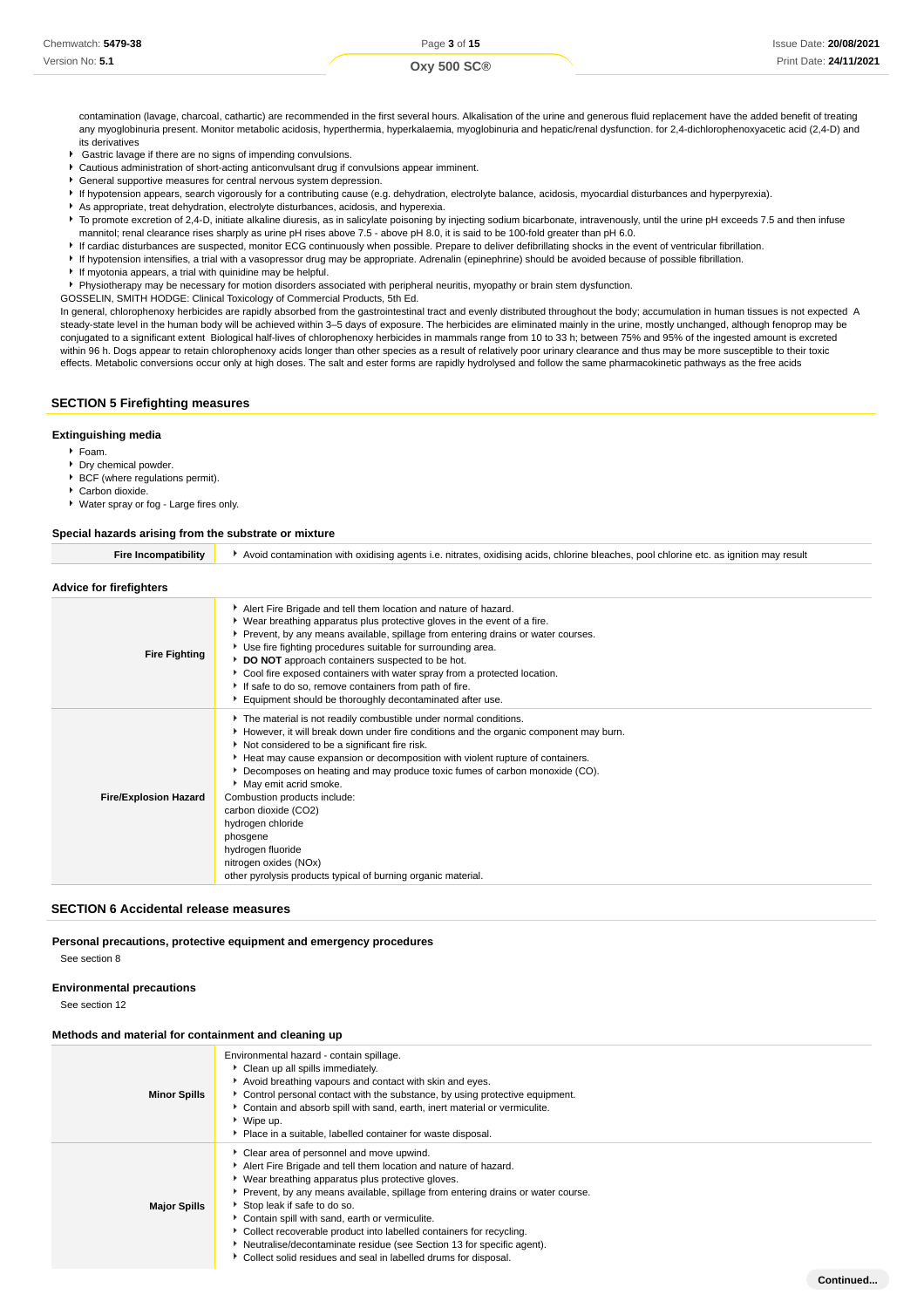**Oxy 500 SC®**

Wash area and prevent runoff into drains. After clean up operations, decontaminate and launder all protective clothing and equipment before storing and re-using. If contamination of drains or waterways occurs, advise emergency services. Environmental hazard - contain spillage.

Personal Protective Equipment advice is contained in Section 8 of the SDS.

## **SECTION 7 Handling and storage**

| Precautions for safe handling |                                                                                                                                                                                                                                                                                                                                                                                                                                                                                                                                                                                                                                                                                                                                                                                                                                                                                                                                                                                                                                                                                                                                                                                                                                                                                                                                                                                                                                                                                                                                                                                                                                                                                                                                                                                                                                                                                                                                |
|-------------------------------|--------------------------------------------------------------------------------------------------------------------------------------------------------------------------------------------------------------------------------------------------------------------------------------------------------------------------------------------------------------------------------------------------------------------------------------------------------------------------------------------------------------------------------------------------------------------------------------------------------------------------------------------------------------------------------------------------------------------------------------------------------------------------------------------------------------------------------------------------------------------------------------------------------------------------------------------------------------------------------------------------------------------------------------------------------------------------------------------------------------------------------------------------------------------------------------------------------------------------------------------------------------------------------------------------------------------------------------------------------------------------------------------------------------------------------------------------------------------------------------------------------------------------------------------------------------------------------------------------------------------------------------------------------------------------------------------------------------------------------------------------------------------------------------------------------------------------------------------------------------------------------------------------------------------------------|
| Safe handling                 | DO NOT allow clothing wet with material to stay in contact with skin<br>The tendency of many ethers to form explosive peroxides is well documented. Ethers lacking non-methyl hydrogen atoms adjacent to the ether<br>link are thought to be relatively safe<br>DO NOT concentrate by evaporation, or evaporate extracts to dryness, as residues may contain explosive peroxides with DETONATION<br>potential.<br>Any static discharge is also a source of hazard.<br>▶ Before any distillation process remove trace peroxides by shaking with excess 5% aqueous ferrous sulfate solution or by percolation through<br>a column of activated alumina.<br>Distillation results in uninhibited ether distillate with considerably increased hazard because of risk of peroxide formation on storage.<br>Add inhibitor to any distillate as required.<br>• When solvents have been freed from peroxides by percolation through columns of activated alumina, the absorbed peroxides must promptly<br>be desorbed by treatment with polar solvents such as methanol or water, which should then be disposed of safely.<br>Avoid all personal contact, including inhalation.<br>• Wear protective clothing when risk of exposure occurs.<br>Use in a well-ventilated area.<br>Avoid contact with moisture.<br>Avoid contact with incompatible materials.<br>V When handling, DO NOT eat, drink or smoke.<br>Keep containers securely sealed when not in use.<br>Avoid physical damage to containers.<br>Always wash hands with soap and water after handling.<br>• Work clothes should be laundered separately. Launder contaminated clothing before re-use.<br>Use good occupational work practice.<br>▶ Observe manufacturer's storage and handling recommendations contained within this SDS.<br>Atmosphere should be regularly checked against established exposure standards to ensure safe working conditions are maintained. |
| <b>Other information</b>      | Store in original containers.<br>Keep containers securely sealed.<br>No smoking, naked lights or ignition sources.<br>Store in a cool, dry, well-ventilated area.<br>Store away from incompatible materials and foodstuff containers.<br>Protect containers against physical damage and check regularly for leaks.<br>• Observe manufacturer's storage and handling recommendations contained within this SDS.                                                                                                                                                                                                                                                                                                                                                                                                                                                                                                                                                                                                                                                                                                                                                                                                                                                                                                                                                                                                                                                                                                                                                                                                                                                                                                                                                                                                                                                                                                                 |

#### **Conditions for safe storage, including any incompatibilities**



**X** — Must not be stored together

**0** — May be stored together with specific preventions

**+** — May be stored together

Note: Depending on other risk factors, compatibility assessment based on the table above may not be relevant to storage situations, particularly where large volumes of dangerous goods are stored and handled. Reference should be made to the Safety Data Sheets for each substance or article and risks assessed accordingly.

#### **SECTION 8 Exposure controls / personal protection**

#### **Control parameters**

#### T **Occupational Exposure Limits (OEL)**

#### **INGREDIENT DATA** I

| Source                                            | Ingredient  | <b>Material name</b>                                  | <b>TWA</b>        | <b>STEL</b>   | Peak          | <b>Notes</b>  |
|---------------------------------------------------|-------------|-------------------------------------------------------|-------------------|---------------|---------------|---------------|
| New Zealand Workplace<br>Exposure Standards (WES) | oxyfluorfen | Particulates not otherwise classified respirable dust | $3$ mg/m $3$      | Not Available | Not Available | Not Available |
| New Zealand Workplace<br>Exposure Standards (WES) | oxyfluorfen | Particulates not otherwise classified                 | $10 \text{ mg/m}$ | Not Available | Not Available | Not Available |

| <b>Emergency Limits</b> |               |               |               |
|-------------------------|---------------|---------------|---------------|
| Ingredient              | TEEL-1        | TEEL-2        | TEEL-3        |
| Oxy 500 SC®             | Not Available | Not Available | Not Available |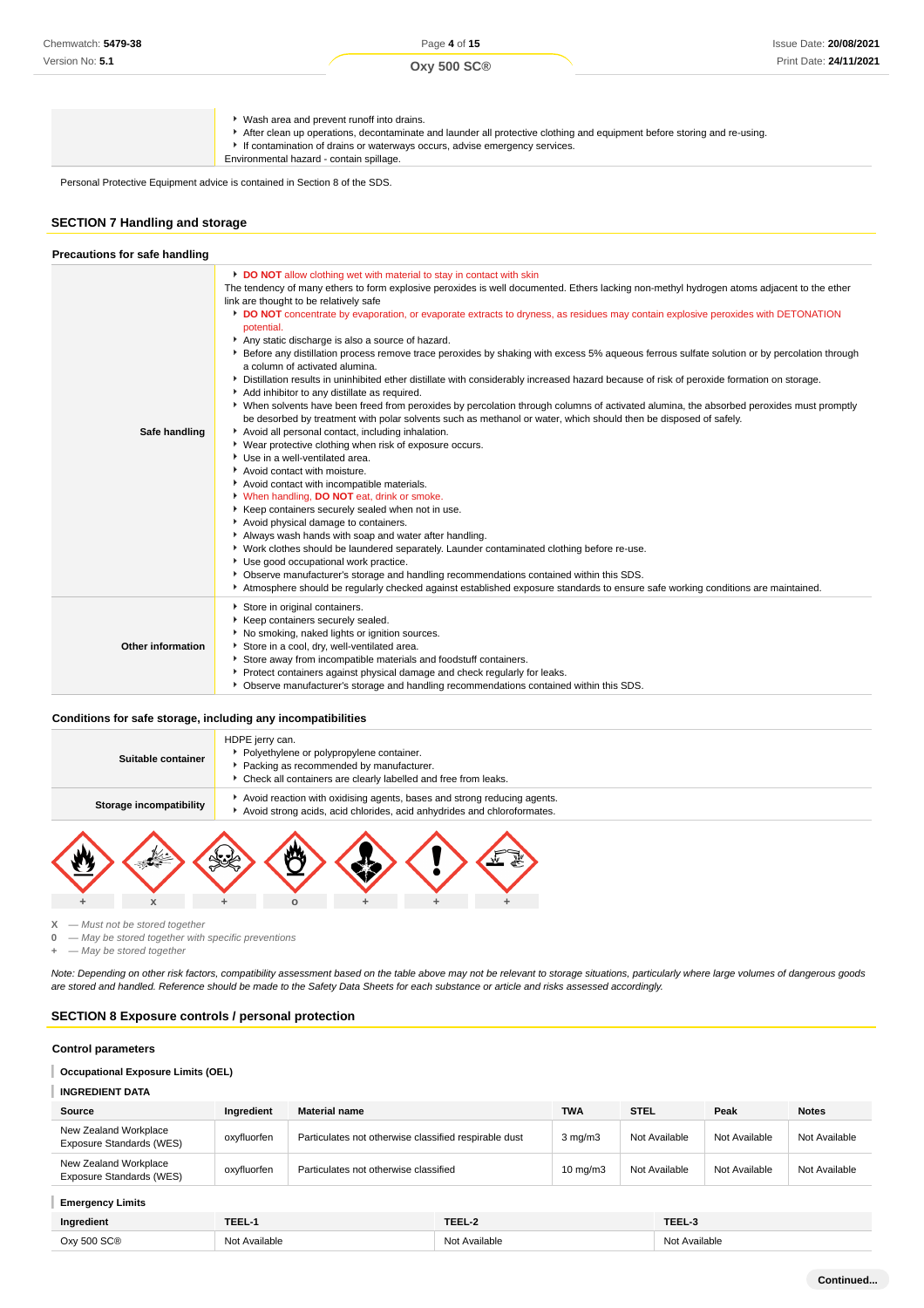| <b>Original IDLH</b>                                                                                                                                                                                                                                                                                                                                                                                                                                                                                                                                                                                                                                                                                                                                                                                                                                                                                                                                                                                                                                                                                                                                                                                                                                                                                                                            | <b>Revised IDLH</b>                     |  |  |
|-------------------------------------------------------------------------------------------------------------------------------------------------------------------------------------------------------------------------------------------------------------------------------------------------------------------------------------------------------------------------------------------------------------------------------------------------------------------------------------------------------------------------------------------------------------------------------------------------------------------------------------------------------------------------------------------------------------------------------------------------------------------------------------------------------------------------------------------------------------------------------------------------------------------------------------------------------------------------------------------------------------------------------------------------------------------------------------------------------------------------------------------------------------------------------------------------------------------------------------------------------------------------------------------------------------------------------------------------|-----------------------------------------|--|--|
| Not Available                                                                                                                                                                                                                                                                                                                                                                                                                                                                                                                                                                                                                                                                                                                                                                                                                                                                                                                                                                                                                                                                                                                                                                                                                                                                                                                                   | Not Available                           |  |  |
| Not Available                                                                                                                                                                                                                                                                                                                                                                                                                                                                                                                                                                                                                                                                                                                                                                                                                                                                                                                                                                                                                                                                                                                                                                                                                                                                                                                                   | Not Available                           |  |  |
|                                                                                                                                                                                                                                                                                                                                                                                                                                                                                                                                                                                                                                                                                                                                                                                                                                                                                                                                                                                                                                                                                                                                                                                                                                                                                                                                                 |                                         |  |  |
| <b>Occupational Exposure Band Rating</b>                                                                                                                                                                                                                                                                                                                                                                                                                                                                                                                                                                                                                                                                                                                                                                                                                                                                                                                                                                                                                                                                                                                                                                                                                                                                                                        | <b>Occupational Exposure Band Limit</b> |  |  |
| E                                                                                                                                                                                                                                                                                                                                                                                                                                                                                                                                                                                                                                                                                                                                                                                                                                                                                                                                                                                                                                                                                                                                                                                                                                                                                                                                               | $\leq 0.1$ ppm                          |  |  |
| Occupational exposure banding is a process of assigning chemicals into specific categories or bands based on a chemical's potency and the<br>adverse health outcomes associated with exposure. The output of this process is an occupational exposure band (OEB), which corresponds to a<br>range of exposure concentrations that are expected to protect worker health.                                                                                                                                                                                                                                                                                                                                                                                                                                                                                                                                                                                                                                                                                                                                                                                                                                                                                                                                                                        |                                         |  |  |
|                                                                                                                                                                                                                                                                                                                                                                                                                                                                                                                                                                                                                                                                                                                                                                                                                                                                                                                                                                                                                                                                                                                                                                                                                                                                                                                                                 |                                         |  |  |
|                                                                                                                                                                                                                                                                                                                                                                                                                                                                                                                                                                                                                                                                                                                                                                                                                                                                                                                                                                                                                                                                                                                                                                                                                                                                                                                                                 |                                         |  |  |
| Engineering controls are used to remove a hazard or place a barrier between the worker and the hazard. Well-designed engineering controls can<br>be highly effective in protecting workers and will typically be independent of worker interactions to provide this high level of protection.<br>The basic types of engineering controls are:<br>Process controls which involve changing the way a job activity or process is done to reduce the risk.<br>Enclosure and/or isolation of emission source which keeps a selected hazard "physically" away from the worker and ventilation that strategically<br>"adds" and "removes" air in the work environment. Ventilation can remove or dilute an air contaminant if designed properly. The design of a<br>ventilation system must match the particular process and chemical or contaminant in use.<br>Employers may need to use multiple types of controls to prevent employee overexposure.<br>Local exhaust ventilation usually required. If risk of overexposure exists, wear approved respirator. Correct fit is essential to obtain adequate<br>protection. Supplied-air type respirator may be required in special circumstances. Correct fit is essential to ensure adequate protection.<br>An approved self contained breathing apparatus (SCBA) may be required in some situations. |                                         |  |  |
|                                                                                                                                                                                                                                                                                                                                                                                                                                                                                                                                                                                                                                                                                                                                                                                                                                                                                                                                                                                                                                                                                                                                                                                                                                                                                                                                                 |                                         |  |  |

Provide adequate ventilation in warehouse or closed storage area. Air contaminants generated in the workplace possess varying "escape" velocities which, in turn, determine the "capture velocities" of fresh circulating air required to effectively remove the contaminant.

|                                     | <b>Type of Contaminant:</b>                                                                                                                                                                                            |                                     | Air Speed: |  |  |
|-------------------------------------|------------------------------------------------------------------------------------------------------------------------------------------------------------------------------------------------------------------------|-------------------------------------|------------|--|--|
| Appropriate engineering<br>controls | solvent, vapours, degreasing etc., evaporating from tank (in still air).                                                                                                                                               | $0.25 - 0.5$ m/s<br>(50-100 f/min.) |            |  |  |
|                                     | aerosols, fumes from pouring operations, intermittent container filling, low speed conveyer transfers, welding, spray<br>drift, plating acid fumes, pickling (released at low velocity into zone of active generation) | 0.5-1 m/s (100-200<br>f/min.        |            |  |  |
|                                     | direct spray, spray painting in shallow booths, drum filling, conveyer loading, crusher dusts, gas discharge (active<br>generation into zone of rapid air motion)                                                      |                                     |            |  |  |
|                                     | grinding, abrasive blasting, tumbling, high speed wheel generated dusts (released at high initial velocity into zone of<br>very high rapid air motion).                                                                | $2.5 - 10$ m/s<br>(500-2000 f/min.) |            |  |  |
|                                     | Within each range the appropriate value depends on:                                                                                                                                                                    |                                     |            |  |  |
|                                     | Lower end of the range                                                                                                                                                                                                 | Upper end of the range              |            |  |  |
|                                     | 1: Room air currents minimal or favourable to capture                                                                                                                                                                  | 1: Disturbing room air currents     |            |  |  |
|                                     | 2: Contaminants of low toxicity or of nuisance value only.                                                                                                                                                             | 2: Contaminants of high toxicity    |            |  |  |
|                                     | 3: Intermittent, low production.                                                                                                                                                                                       | 3: High production, heavy use       |            |  |  |
|                                     | 4: Large hood or large air mass in motion                                                                                                                                                                              | 4: Small hood-local control only    |            |  |  |

Simple theory shows that air velocity falls rapidly with distance away from the opening of a simple extraction pipe. Velocity generally decreases with the square of distance from the extraction point (in simple cases). Therefore the air speed at the extraction point should be adjusted, accordingly, after reference to distance from the contaminating source. The air velocity at the extraction fan, for example, should be a minimum of 1-2 m/s (200-400 f/min) for extraction of solvents generated in a tank 2 meters distant from the extraction point. Other mechanical considerations, producing performance deficits within the extraction apparatus, make it essential that theoretical air velocities are multiplied by factors of 10 or more when extraction systems are installed or used.

| <b>Personal protection</b> |                                                                                                                                                                                                                                                                                                                                                                                                                                                                                                                                                                                                                                                                                                                                                                                                                                                                                                                                                               |
|----------------------------|---------------------------------------------------------------------------------------------------------------------------------------------------------------------------------------------------------------------------------------------------------------------------------------------------------------------------------------------------------------------------------------------------------------------------------------------------------------------------------------------------------------------------------------------------------------------------------------------------------------------------------------------------------------------------------------------------------------------------------------------------------------------------------------------------------------------------------------------------------------------------------------------------------------------------------------------------------------|
| Eye and face protection    | Safety glasses with side shields.<br>Chemical goggles.<br>Contact lenses may pose a special hazard; soft contact lenses may absorb and concentrate irritants. A written policy document, describing<br>the wearing of lenses or restrictions on use, should be created for each workplace or task. This should include a review of lens absorption<br>and adsorption for the class of chemicals in use and an account of injury experience. Medical and first-aid personnel should be trained in<br>their removal and suitable equipment should be readily available. In the event of chemical exposure, begin eye irrigation immediately and<br>remove contact lens as soon as practicable. Lens should be removed at the first signs of eye redness or irritation - lens should be removed in<br>a clean environment only after workers have washed hands thoroughly. [CDC NIOSH Current Intelligence Bulletin 59], [AS/NZS 1336 or<br>national equivalent] |
| <b>Skin protection</b>     | See Hand protection below                                                                                                                                                                                                                                                                                                                                                                                                                                                                                                                                                                                                                                                                                                                                                                                                                                                                                                                                     |
| Hands/feet protection      | ▶ Wear chemical protective gloves, e.g. PVC.<br>▶ Wear safety footwear or safety gumboots, e.g. Rubber<br>NOTE:<br>The material may produce skin sensitisation in predisposed individuals. Care must be taken, when removing gloves and other protective<br>equipment, to avoid all possible skin contact.<br>Contaminated leather items, such as shoes, belts and watch-bands should be removed and destroyed.<br>The selection of suitable gloves does not only depend on the material, but also on further marks of quality which vary from manufacturer to<br>manufacturer. Where the chemical is a preparation of several substances, the resistance of the glove material can not be calculated in advance<br>and has therefore to be checked prior to the application.<br>The exact break through time for substances has to be obtained from the manufacturer of the protective gloves and has to be observed when                                    |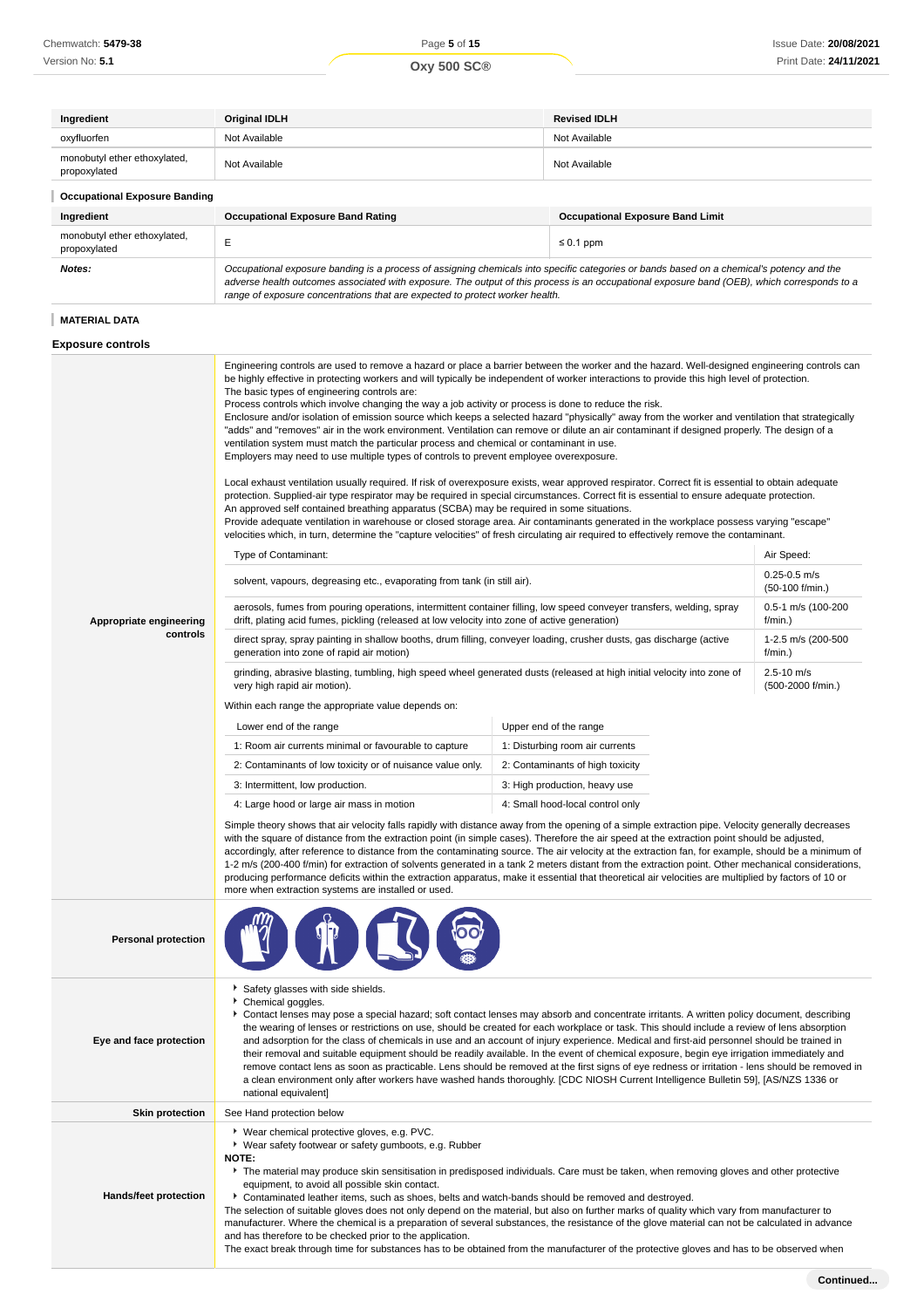|                        | making a final choice.<br>Personal hygiene is a key element of effective hand care. Gloves must only be worn on clean hands. After using gloves, hands should be<br>washed and dried thoroughly. Application of a non-perfumed moisturiser is recommended.<br>Suitability and durability of glove type is dependent on usage. Important factors in the selection of gloves include:<br>frequency and duration of contact,<br>chemical resistance of glove material,<br>$\cdot$<br>glove thickness and<br>٠<br>dexterity<br>$\cdot$<br>Select gloves tested to a relevant standard (e.g. Europe EN 374, US F739, AS/NZS 2161.1 or national equivalent).<br>When prolonged or frequently repeated contact may occur, a glove with a protection class of 5 or higher (breakthrough time greater than<br>240 minutes according to EN 374, AS/NZS 2161.10.1 or national equivalent) is recommended.<br>When only brief contact is expected, a glove with a protection class of 3 or higher (breakthrough time greater than 60 minutes according to<br>EN 374, AS/NZS 2161.10.1 or national equivalent) is recommended.<br>Some glove polymer types are less affected by movement and this should be taken into account when considering gloves for long-term<br>٠<br>use.<br>Contaminated gloves should be replaced.<br>As defined in ASTM F-739-96 in any application, gloves are rated as:<br>Excellent when breakthrough time > 480 min<br>٠<br>Good when breakthrough time > 20 min<br>$\cdot$<br>Fair when breakthrough time < 20 min<br>$\cdot$<br>Poor when glove material degrades<br>$\cdot$<br>For general applications, gloves with a thickness typically greater than 0.35 mm, are recommended.<br>It should be emphasised that glove thickness is not necessarily a good predictor of glove resistance to a specific chemical, as the permeation<br>efficiency of the glove will be dependent on the exact composition of the glove material. Therefore, glove selection should also be based on<br>consideration of the task requirements and knowledge of breakthrough times.<br>Glove thickness may also vary depending on the glove manufacturer, the glove type and the glove model. Therefore, the manufacturers'<br>technical data should always be taken into account to ensure selection of the most appropriate glove for the task.<br>Note: Depending on the activity being conducted, gloves of varying thickness may be required for specific tasks. For example:<br>Thinner gloves (down to 0.1 mm or less) may be required where a high degree of manual dexterity is needed. However, these gloves are<br>only likely to give short duration protection and would normally be just for single use applications, then disposed of.<br>Thicker gloves (up to 3 mm or more) may be required where there is a mechanical (as well as a chemical) risk i.e. where there is abrasion<br>or puncture potential<br>Gloves must only be worn on clean hands. After using gloves, hands should be washed and dried thoroughly. Application of a non-perfumed |
|------------------------|----------------------------------------------------------------------------------------------------------------------------------------------------------------------------------------------------------------------------------------------------------------------------------------------------------------------------------------------------------------------------------------------------------------------------------------------------------------------------------------------------------------------------------------------------------------------------------------------------------------------------------------------------------------------------------------------------------------------------------------------------------------------------------------------------------------------------------------------------------------------------------------------------------------------------------------------------------------------------------------------------------------------------------------------------------------------------------------------------------------------------------------------------------------------------------------------------------------------------------------------------------------------------------------------------------------------------------------------------------------------------------------------------------------------------------------------------------------------------------------------------------------------------------------------------------------------------------------------------------------------------------------------------------------------------------------------------------------------------------------------------------------------------------------------------------------------------------------------------------------------------------------------------------------------------------------------------------------------------------------------------------------------------------------------------------------------------------------------------------------------------------------------------------------------------------------------------------------------------------------------------------------------------------------------------------------------------------------------------------------------------------------------------------------------------------------------------------------------------------------------------------------------------------------------------------------------------------------------------------------------------------------------------------------------------------------------------------------------------------------------------------------------------------------------------------------------------------------------------------------------------------------------------------------------------------------------------------------------------------------------------------------------------------------------------------------------------|
|                        | moisturiser is recommended.                                                                                                                                                                                                                                                                                                                                                                                                                                                                                                                                                                                                                                                                                                                                                                                                                                                                                                                                                                                                                                                                                                                                                                                                                                                                                                                                                                                                                                                                                                                                                                                                                                                                                                                                                                                                                                                                                                                                                                                                                                                                                                                                                                                                                                                                                                                                                                                                                                                                                                                                                                                                                                                                                                                                                                                                                                                                                                                                                                                                                                                |
| <b>Body protection</b> | See Other protection below                                                                                                                                                                                                                                                                                                                                                                                                                                                                                                                                                                                                                                                                                                                                                                                                                                                                                                                                                                                                                                                                                                                                                                                                                                                                                                                                                                                                                                                                                                                                                                                                                                                                                                                                                                                                                                                                                                                                                                                                                                                                                                                                                                                                                                                                                                                                                                                                                                                                                                                                                                                                                                                                                                                                                                                                                                                                                                                                                                                                                                                 |
| Other protection       | • Overalls.<br>P.V.C apron.<br>Barrier cream.<br>Skin cleansing cream.<br>▶ Eye wash unit.                                                                                                                                                                                                                                                                                                                                                                                                                                                                                                                                                                                                                                                                                                                                                                                                                                                                                                                                                                                                                                                                                                                                                                                                                                                                                                                                                                                                                                                                                                                                                                                                                                                                                                                                                                                                                                                                                                                                                                                                                                                                                                                                                                                                                                                                                                                                                                                                                                                                                                                                                                                                                                                                                                                                                                                                                                                                                                                                                                                 |

#### **Respiratory protection**

Type A-P Filter of sufficient capacity. (AS/NZS 1716 & 1715, EN 143:2000 & 149:2001, ANSI Z88 or national equivalent)

Where the concentration of gas/particulates in the breathing zone, approaches or exceeds the "Exposure Standard" (or ES), respiratory protection is required. Degree of protection varies with both face-piece and Class of filter; the nature of protection varies with Type of filter.

| <b>Required Minimum Protection Factor</b> | <b>Half-Face Respirator</b> | <b>Full-Face Respirator</b> | <b>Powered Air Respirator</b> |
|-------------------------------------------|-----------------------------|-----------------------------|-------------------------------|
| up to $10 \times ES$                      | A-AUS P2                    | -                           | A-PAPR-AUS / Class 1 P2       |
| up to $50 \times ES$                      |                             | A-AUS / Class 1 P2          | -                             |
| up to $100 \times ES$                     |                             | A-2 P2                      | A-PAPR-2 P2 $\land$           |

^ - Full-face

A(All classes) = Organic vapours, B AUS or B1 = Acid gasses, B2 = Acid gas or hydrogen cyanide(HCN), B3 = Acid gas or hydrogen cyanide(HCN), E = Sulfur dioxide(SO2), G = Agricultural chemicals, K = Ammonia(NH3), Hg = Mercury, NO = Oxides of nitrogen, MB = Methyl bromide, AX = Low boiling point organic compounds(below 65 degC)

Cartridge respirators should never be used for emergency ingress or in areas of unknown vapour concentrations or oxygen content.

The wearer must be warned to leave the contaminated area immediately on detecting any odours through the respirator. The odour may indicate that the mask is not functioning properly, that the vapour concentration is too high, or that the mask is not properly fitted. Because of these limitations, only restricted use of cartridge respirators is considered appropriate.

Cartridge performance is affected by humidity. Cartridges should be changed after 2 hr of continuous use unless it is determined that the humidity is less than 75%, in which case, cartridges can be used for 4 hr. Used cartridges should be discarded daily, regardless of the length of time used

#### **SECTION 9 Physical and chemical properties**

#### **Information on basic physical and chemical properties**

| Appearance                                        | Light yellow suspension; dispersible in water. |                                                   |                |
|---------------------------------------------------|------------------------------------------------|---------------------------------------------------|----------------|
|                                                   |                                                |                                                   |                |
| <b>Physical state</b>                             | Liquid                                         | Relative density (Water = $1$ )                   | 1.19           |
| Odour                                             | Not Available                                  | <b>Partition coefficient n-octanol</b><br>/ water | Not Available  |
| <b>Odour threshold</b>                            | Not Available                                  | Auto-ignition temperature (°C)                    | Not Applicable |
| pH (as supplied)                                  | $7 - 8$                                        | <b>Decomposition temperature</b>                  | Not Available  |
| Melting point / freezing point<br>(°C)            | Not Applicable                                 | Viscosity (cSt)                                   | Not Available  |
| Initial boiling point and boiling<br>range $(°C)$ | Not Available                                  | Molecular weight (g/mol)                          | Not Applicable |
| Flash point (°C)                                  | Not Applicable                                 | <b>Taste</b>                                      | Not Available  |
| <b>Evaporation rate</b>                           | Not Available                                  | <b>Explosive properties</b>                       | Not Available  |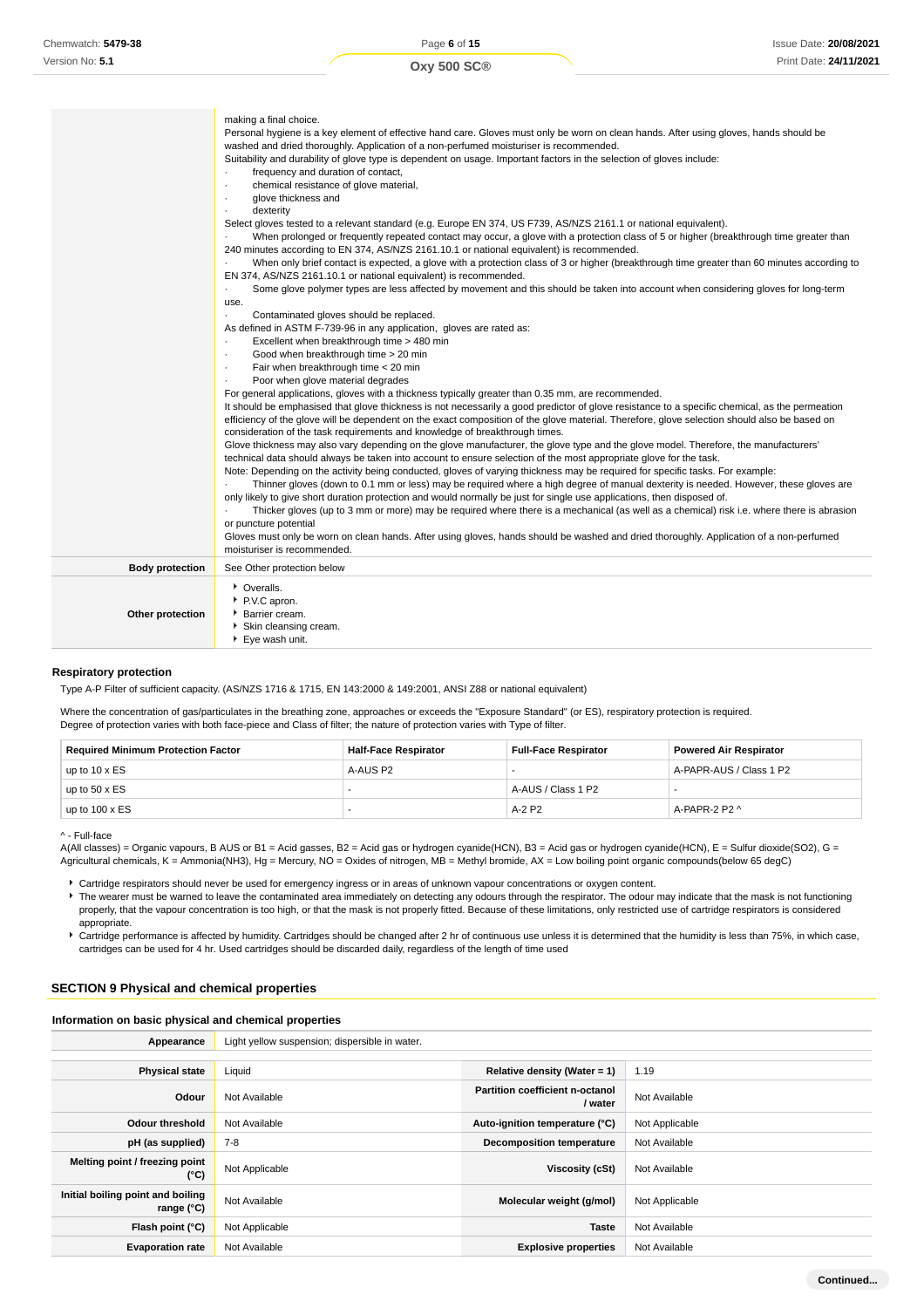| <b>Flammability</b>        | Not Applicable | <b>Oxidising properties</b>            | Not Available |
|----------------------------|----------------|----------------------------------------|---------------|
| Upper Explosive Limit (%)  | Not Applicable | Surface Tension (dyn/cm or<br>$mN/m$ ) | Not Available |
| Lower Explosive Limit (%)  | Not Applicable | <b>Volatile Component (%vol)</b>       | Not Available |
| Vapour pressure (kPa)      | Not Available  | Gas group                              | Not Available |
| Solubility in water        | Dispersible    | pH as a solution (%)                   | Not Available |
| Vapour density $(Air = 1)$ | Not Available  | VOC g/L                                | Not Available |

## **SECTION 10 Stability and reactivity**

| Reactivity                                 | See section 7                                                                                                                        |
|--------------------------------------------|--------------------------------------------------------------------------------------------------------------------------------------|
| <b>Chemical stability</b>                  | • Unstable in the presence of incompatible materials.<br>▶ Product is considered stable.<br>Hazardous polymerisation will not occur. |
| Possibility of hazardous<br>reactions      | See section 7                                                                                                                        |
| <b>Conditions to avoid</b>                 | See section 7                                                                                                                        |
| Incompatible materials                     | See section 7                                                                                                                        |
| <b>Hazardous decomposition</b><br>products | See section 5                                                                                                                        |

## **SECTION 11 Toxicological information**

## **Information on toxicological effects**

| <b>Inhaled</b>      | Inhalation of vapours or aerosols (mists, fumes), generated by the material during the course of normal handling, may be harmful.<br>Limited evidence or practical experience suggests that the material may produce irritation of the respiratory system, in a significant number of<br>individuals, following inhalation. In contrast to most organs, the lung is able to respond to a chemical insult by first removing or neutralising the<br>irritant and then repairing the damage. The repair process, which initially evolved to protect mammalian lungs from foreign matter and antigens,<br>may however, produce further lung damage resulting in the impairment of gas exchange, the primary function of the lungs. Respiratory tract<br>irritation often results in an inflammatory response involving the recruitment and activation of many cell types, mainly derived from the vascular<br>system.<br>In 134-day inhalation experiments with chlorinated diphenyl ethers the 54% and 57% chlorinated materials produced liver injury, in rats,<br>characterised by congestion and fatty liver degeneration.<br>Inhalation hazard is increased at higher temperatures.<br>Acute effects from inhalation of high vapour concentrations may be chest and nasal irritation with coughing, sneezing, headache and even<br>nausea.                                                                                                                                                                                                                                                                                                                                                                                                                                                                                                                                                                                                                                                                                                                                                                                                                                                                                                                                                                                                                                                                                                                                                                                                                                                                                                                                                                                                                                                                                                                                                                                                                                                                                                                                                                                                                                                                                                                                                                                                                                                                                                                                                                                                                                                                                                                         |
|---------------------|---------------------------------------------------------------------------------------------------------------------------------------------------------------------------------------------------------------------------------------------------------------------------------------------------------------------------------------------------------------------------------------------------------------------------------------------------------------------------------------------------------------------------------------------------------------------------------------------------------------------------------------------------------------------------------------------------------------------------------------------------------------------------------------------------------------------------------------------------------------------------------------------------------------------------------------------------------------------------------------------------------------------------------------------------------------------------------------------------------------------------------------------------------------------------------------------------------------------------------------------------------------------------------------------------------------------------------------------------------------------------------------------------------------------------------------------------------------------------------------------------------------------------------------------------------------------------------------------------------------------------------------------------------------------------------------------------------------------------------------------------------------------------------------------------------------------------------------------------------------------------------------------------------------------------------------------------------------------------------------------------------------------------------------------------------------------------------------------------------------------------------------------------------------------------------------------------------------------------------------------------------------------------------------------------------------------------------------------------------------------------------------------------------------------------------------------------------------------------------------------------------------------------------------------------------------------------------------------------------------------------------------------------------------------------------------------------------------------------------------------------------------------------------------------------------------------------------------------------------------------------------------------------------------------------------------------------------------------------------------------------------------------------------------------------------------------------------------------------------------------------------------------------------------------------------------------------------------------------------------------------------------------------------------------------------------------------------------------------------------------------------------------------------------------------------------------------------------------------------------------------------------------------------------------------------------------------------------------------------------------------------------------------------------------|
| Ingestion           | Accidental ingestion of the material may be harmful; animal experiments indicate that ingestion of less than 150 gram may be fatal or may<br>produce serious damage to the health of the individual.                                                                                                                                                                                                                                                                                                                                                                                                                                                                                                                                                                                                                                                                                                                                                                                                                                                                                                                                                                                                                                                                                                                                                                                                                                                                                                                                                                                                                                                                                                                                                                                                                                                                                                                                                                                                                                                                                                                                                                                                                                                                                                                                                                                                                                                                                                                                                                                                                                                                                                                                                                                                                                                                                                                                                                                                                                                                                                                                                                                                                                                                                                                                                                                                                                                                                                                                                                                                                                                                |
| <b>Skin Contact</b> | Skin contact with the material may damage the health of the individual; systemic effects may result following absorption.<br>Limited evidence exists, or practical experience predicts, that the material either produces inflammation of the skin in a substantial number of<br>individuals following direct contact, and/or produces significant inflammation when applied to the healthy intact skin of animals, for up to four<br>hours, such inflammation being present twenty-four hours or more after the end of the exposure period. Skin irritation may also be present after<br>prolonged or repeated exposure; this may result in a form of contact dermatitis (nonallergic). The dermatitis is often characterised by skin<br>redness (erythema) and swelling (oedema) which may progress to blistering (vesiculation), scaling and thickening of the epidermis. At the<br>microscopic level there may be intercellular oedema of the spongy layer of the skin (spongiosis) and intracellular oedema of the epidermis.<br>Open cuts, abraded or irritated skin should not be exposed to this material<br>Entry into the blood-stream through, for example, cuts, abrasions, puncture wounds or lesions, may produce systemic injury with harmful effects.<br>Examine the skin prior to the use of the material and ensure that any external damage is suitably protected.                                                                                                                                                                                                                                                                                                                                                                                                                                                                                                                                                                                                                                                                                                                                                                                                                                                                                                                                                                                                                                                                                                                                                                                                                                                                                                                                                                                                                                                                                                                                                                                                                                                                                                                                                                                                                                                                                                                                                                                                                                                                                                                                                                                                                                                                               |
| Eye                 | When applied to the eye(s) of animals, the material produces severe ocular lesions which are present twenty-four hours or more after instillation.                                                                                                                                                                                                                                                                                                                                                                                                                                                                                                                                                                                                                                                                                                                                                                                                                                                                                                                                                                                                                                                                                                                                                                                                                                                                                                                                                                                                                                                                                                                                                                                                                                                                                                                                                                                                                                                                                                                                                                                                                                                                                                                                                                                                                                                                                                                                                                                                                                                                                                                                                                                                                                                                                                                                                                                                                                                                                                                                                                                                                                                                                                                                                                                                                                                                                                                                                                                                                                                                                                                  |
| Chronic             | On the basis, primarily, of animal experiments, concern has been expressed that the material may produce carcinogenic or mutagenic effects; in<br>respect of the available information, however, there presently exists inadequate data for making a satisfactory assessment.<br>Repeated or long-term occupational exposure is likely to produce cumulative health effects involving organs or biochemical systems.<br>Harmful: danger of serious damage to health by prolonged exposure through inhalation, in contact with skin and if swallowed.<br>Serious damage (clear functional disturbance or morphological change which may have toxicological significance) is likely to be caused by<br>repeated or prolonged exposure. As a rule the material produces, or contains a substance which produces severe lesions. Such damage may<br>become apparent following direct application in subchronic (90 day) toxicity studies or following sub-acute (28 day) or chronic (two-year) toxicity<br>tests.<br>Prolonged or repeated skin contact may cause drying with cracking, irritation and possible dermatitis following.<br>There exists limited evidence that shows that skin contact with the material is capable either of inducing a sensitisation reaction in a significant<br>number of individuals, and/or of producing positive response in experimental animals.<br>Studies with some glycol ethers (principally the monoethylene glycols) and their esters indicate reproductive changes, testicular atrophy, infertility<br>and kidney function changes. The metabolic acetic acid derivatives of glycol ethers (alkoxyacetic acids), not the ether itself, have been found to<br>be the proximal reproductive toxin in animals. The potency of these metabolites decreases significantly as the chain length of the ether increases.<br>Consequently glycol ethers with longer substituents (e.g diethylene glycols, triethylene glycols) have not generally been associated with<br>reproductive effects. One of the most sensitive indicators of toxic effects observed from many of the glycol ethers is an increase in the<br>erythrocytic osmotic fragility in rats Which produces haemolytic anaemia). This appears to be related to the development of haemoglobinuria<br>(blood in the urine) at higher exposure levels or as a result of chronic exposure.<br>Glycol ethers based on propylene oxides, propylene glycol ethers, dipropylene glycol ethers and tripropylene glycol ethers are mainly available,<br>commercially, as alpha-isomers (because of thermodynamic considerations); these are incapable of forming alkoxyacetic or alkoxypropionic<br>acids as metabolites and therefore do not produce erythrocyte fragility unless contaminated by ethylene glycol ethers or to a significant degree by<br>the beta-isomer. beta-Isomers are able to form the alkoxypropionic acids and these are linked to teratogenic effects (and possibly haemolytic<br>effects).<br>Chlorinated diphenyl ethers may penetrate into the human body by cutaneous, respiratory or digestive exposure. Laboratory workers handling<br>the chlorinated phenyl ethers, have shown liver damage after prolonged exposure<br>Prolonged contact with chlorinated diphenyl ethers (CDPE) and their halogenated analogues may cause skin irritation, weight loss and liver<br>injury. Repeated absorption has produced liver damage in animals. Research has shown that very low doses of the brominated derivative<br>(BDPE) given to baby mice, leads to irreparable brain damage, causing reduced learning capacity and hyperactive behaviour. |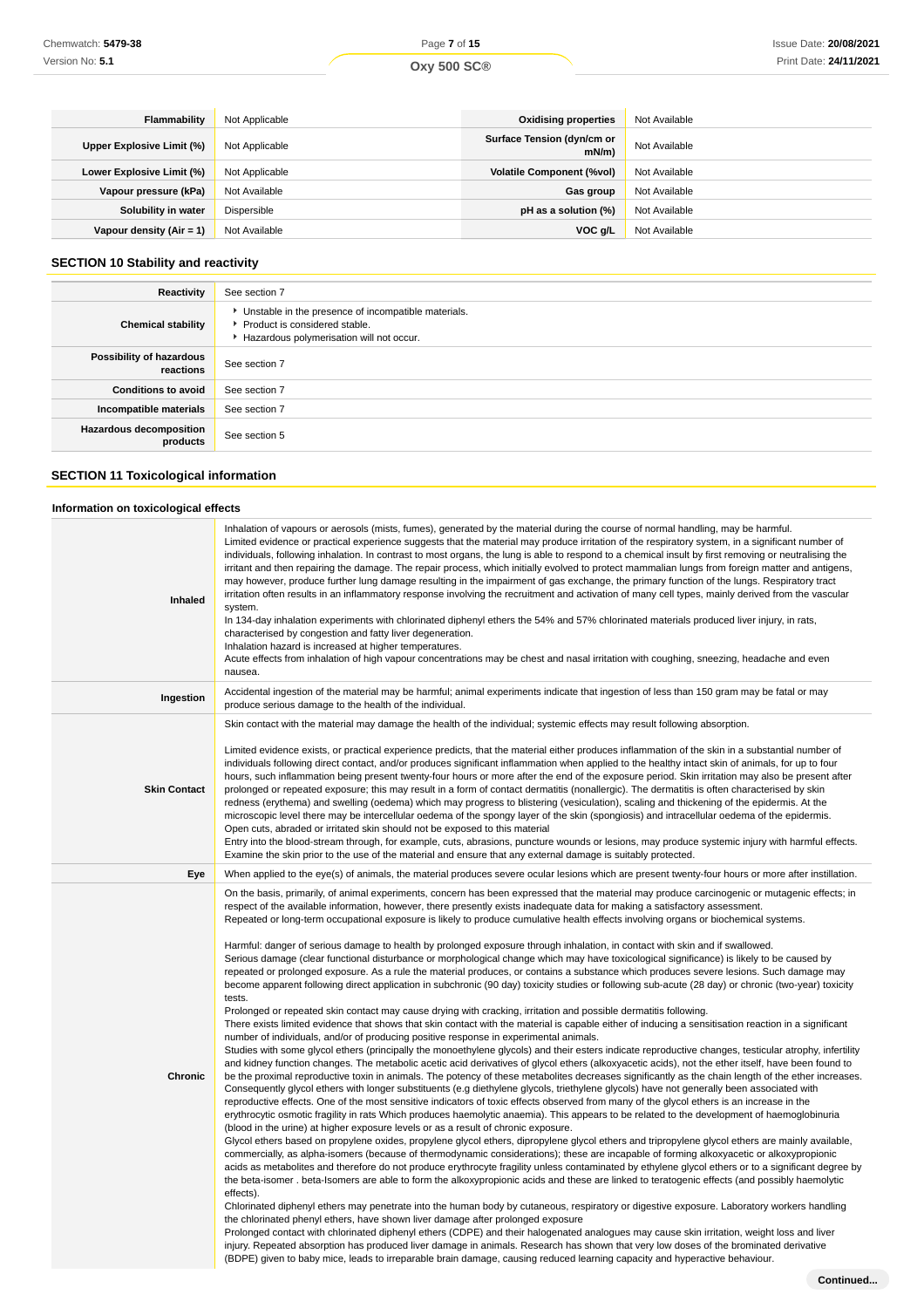| CDPE and other halogenated congeners are often by-products in the manufacture of halogenated phenols<br>Workers exposed to chlorophenoxy herbicides show a significant increase in soft-tissue sarcoma, malignant lymphomas and bronchial<br>carcinomas. Prolonged or repeated contact with solutions may result in non-allergic dermatoses.<br>Until recently, most epidemiological studies of the effects of chlorophenoxy herbicides dealt with<br>populations exposed in the 1950s and 1960s, when the trichlorophenol-based herbicides 2,4,5-T and fenoprop were contaminated with<br>polychlorinated dioxins and furans, including 2,3,7,8-tetrachlorodibenzodioxin (TCDD); the effects observed may therefore have been a<br>consequence of the presence of the dioxin contaminants. In addition, most epidemiological studies on chlorophenoxy herbicides conducted to<br>date have involved multiple exposures to chemical agents, including other<br>pesticides and synthetic organic compounds. In a series of case-referent studies conducted in Sweden in the late 1970s and early 1980s, strong<br>associations were noted between soft tissue sarcomas (STS) and multiple lymphomas (including Hodgkin disease (HD) and non-Hodgkin<br>lymphoma (NHL)) and the use of chlorophenoxy herbicides by agricultural or forestry workers. The association between STS and chlorophenoxy<br>herbicide use observed in the Swedish studies has not been confirmed in other case-referent studies. Although a number of cohort studies of<br>occupationally exposed workers have been conducted, the small size of many of them limits their usefulness in assessing the relationship<br>between STS and the herbicides. The risk for malignant lymphoma (HD + NHL) was almost five times greater for agricultural and forestry workers<br>exposed to a mixture of chlorophenoxy herbicides than for controls in the case-referent study in Sweden but was not significantly elevated in a<br>Danish cohort study of 3390 workers in a chemical plant manufacturing MCPA, dichlorprop, mecoprop, and 2,4-D, as well as other industrial<br>chemicals and dyes<br>Chronic exposure to 2,4-dichlorophenoxyacetic acid(2,4-D), its salts and its esters and its analogues may result in nausea, liver function<br>changes, contact toxic dermatitis, irritation of the airways and eyes, as well as neurological changes. Persons with chronic diseases of the central<br>nervous system, liver, heart, kidneys, lungs and skin, as well as those with endocrinological or immunological disturbances should not be<br>exposed to herbicides (ILO Encyclopaedia). Groups of rats receiving 2,4-D in their diets for 13 weeks showed growth retardation and decreased<br>food intake at 150 mg/kg/day dosage and an increased serum glutamic pyruvic transaminase (SGPT). A statistically significant incidence of<br>astrocytoma was seen in the brains of male rats receiving 45 mg/kg/day for 104 weeks suggesting a possible carcinogenic effect although the |
|---------------------------------------------------------------------------------------------------------------------------------------------------------------------------------------------------------------------------------------------------------------------------------------------------------------------------------------------------------------------------------------------------------------------------------------------------------------------------------------------------------------------------------------------------------------------------------------------------------------------------------------------------------------------------------------------------------------------------------------------------------------------------------------------------------------------------------------------------------------------------------------------------------------------------------------------------------------------------------------------------------------------------------------------------------------------------------------------------------------------------------------------------------------------------------------------------------------------------------------------------------------------------------------------------------------------------------------------------------------------------------------------------------------------------------------------------------------------------------------------------------------------------------------------------------------------------------------------------------------------------------------------------------------------------------------------------------------------------------------------------------------------------------------------------------------------------------------------------------------------------------------------------------------------------------------------------------------------------------------------------------------------------------------------------------------------------------------------------------------------------------------------------------------------------------------------------------------------------------------------------------------------------------------------------------------------------------------------------------------------------------------------------------------------------------------------------------------------------------------------------------------------------------------------------------------------------------------------------------------------------------------------------------------------------------------------------------------------------------------------------------------------------------------------------------------------------------------------------------------------------------------------------------------------------------------------------------------------------------------------------------------------------------------------------------------------|
| prevalence of naturally occurring tumours in controls makes this result equivocal. A controversial study implicating 2,4-D as the cause of<br>non-Hodgkin's lymphoma among male Kansas residents, aged 21 years or older, was difficult to evaluate because of a number of confounding<br>factors. Agent Orange, a mixture of 2,4-D and 2,4,5-T, with contamination from 2,3,7,8-tetrachlorodibenzo-p-dioxin (also referred to as "dioxin" or<br>TCDD) has been studied due to exposure of military personnel during its use as a herbicide in Vietnam. Neurological, reproductive and<br>carcinogenic effects, purported to have occurred amongst veterans may be related to 2,4-D and 2,4,5-T but given the toxicity of the other                                                                                                                                                                                                                                                                                                                                                                                                                                                                                                                                                                                                                                                                                                                                                                                                                                                                                                                                                                                                                                                                                                                                                                                                                                                                                                                                                                                                                                                                                                                                                                                                                                                                                                                                                                                                                                                                                                                                                                                                                                                                                                                                                                                                                                                                                                                                 |
| components this remains the subject of conjecture.<br>Most, if not all, occupational illnesses associated with 2,4,5-trichlorophenoxyacetic acids (2,4,5,-T) and its derivatives actually result from TCDD<br>contamination.                                                                                                                                                                                                                                                                                                                                                                                                                                                                                                                                                                                                                                                                                                                                                                                                                                                                                                                                                                                                                                                                                                                                                                                                                                                                                                                                                                                                                                                                                                                                                                                                                                                                                                                                                                                                                                                                                                                                                                                                                                                                                                                                                                                                                                                                                                                                                                                                                                                                                                                                                                                                                                                                                                                                                                                                                                        |
| Repeated overexposure to phenoxy herbicides may cause liver, kidney, gastrointestinal and muscular effects.<br>Subchronic exposure by dogs to phenoxy herbicides produced a reduction in circulating lymphocytes Teratogenic response was exhibited in mice<br>(but not rats). Cleft palate was demonstrated. No such findings occurred in non-human primates given up to 10 mg/kg/day (containing 0.05 ppm<br>TCDD) from gestation day 22 to 38.                                                                                                                                                                                                                                                                                                                                                                                                                                                                                                                                                                                                                                                                                                                                                                                                                                                                                                                                                                                                                                                                                                                                                                                                                                                                                                                                                                                                                                                                                                                                                                                                                                                                                                                                                                                                                                                                                                                                                                                                                                                                                                                                                                                                                                                                                                                                                                                                                                                                                                                                                                                                                   |
| The no-observed effect level (NOAEL) in hamsters was 2 mg/kg 2,4,5-T<br>Besides PCBs, other structurally related compounds have been demonstrated to elicit dioxin-like activity. These include any or all of the following<br>classes of polyhalogenated compounds: benzenes, naphthalenes, diphenyl ethers, diphenyl toluenes, phenoxy anisoles, biphenyl anisoles,<br>xanthenes, xanthones, anthracenes, fluorenes, dihydroanthracenes, biphenyl methanes, phenylxylylethanes, dibenzothiophenes, quaterphenyls,<br>quaterphenyl ethers, and biphenylenes. However, due to the lack of information on environmental occurrence and the limited data to compare<br>their toxicity relative to that of 2,3,7,8-TCDD, no international agreement has yet been reached to derive Toxic Equivalency Factors (TEFs) for<br>compounds other than the group of dioxin-like PCBs                                                                                                                                                                                                                                                                                                                                                                                                                                                                                                                                                                                                                                                                                                                                                                                                                                                                                                                                                                                                                                                                                                                                                                                                                                                                                                                                                                                                                                                                                                                                                                                                                                                                                                                                                                                                                                                                                                                                                                                                                                                                                                                                                                                          |

| <b>Oxy 500 SC®</b>                           | <b>TOXICITY</b>                                   | <b>IRRITATION</b>                |  |
|----------------------------------------------|---------------------------------------------------|----------------------------------|--|
|                                              | Not Available                                     | Not Available                    |  |
|                                              | <b>TOXICITY</b>                                   | <b>IRRITATION</b>                |  |
| oxyfluorfen                                  | Dermal (rabbit) LD50: >10000 mg/kg <sup>[2]</sup> | Eye (rabbit): mild to moderate * |  |
|                                              | Oral(Dog) LD50; >5000 mg/kg <sup>[2]</sup>        | Skin (rabbit): mild *            |  |
| monobutyl ether ethoxylated,<br>propoxylated | <b>TOXICITY</b>                                   | <b>IRRITATION</b>                |  |
|                                              | Dermal (rabbit) LD50: >20000 mg/kg <sup>[2]</sup> | Skin (rabbit): 500 mg open mild  |  |
|                                              | Inhalation(Rat) LC50; 0.147 mg/L4h <sup>[2]</sup> |                                  |  |
|                                              | Oral(Rat) LD50; >5000 mg/kg <sup>[2]</sup>        |                                  |  |
|                                              |                                                   |                                  |  |

|                    | ADI 0.003 mg/kg * Toxicity class WHO Table 5, EPA IV * NOEL In chronic dietary trials, NOEL for rats 40, dogs 100, mice 2 mg/kg diet *<br>551phenth<br>For chlorophenoxy pesticides:<br>551chlph                                                                                                                                                                                                                                                                                                                                                                                                                                                                                                                                                                                                                                                                                                                                                                                                                                                                                                                                                                               |
|--------------------|--------------------------------------------------------------------------------------------------------------------------------------------------------------------------------------------------------------------------------------------------------------------------------------------------------------------------------------------------------------------------------------------------------------------------------------------------------------------------------------------------------------------------------------------------------------------------------------------------------------------------------------------------------------------------------------------------------------------------------------------------------------------------------------------------------------------------------------------------------------------------------------------------------------------------------------------------------------------------------------------------------------------------------------------------------------------------------------------------------------------------------------------------------------------------------|
|                    | <b>WARNING:</b> This substance has been classified by the IARC as Group 2B: Possibly Carcinogenic to Humans.                                                                                                                                                                                                                                                                                                                                                                                                                                                                                                                                                                                                                                                                                                                                                                                                                                                                                                                                                                                                                                                                   |
|                    | Side-reactions during manufacture of the parent compound may result in the production of trace amounts of polyhalogenated aromatic<br>hydrocarbon(s). Halogenated phenols, and especially their alkali salts, can condense above 300 deg. C . to form polyphenoxyphenols or, in a<br>very specific reaction, to form dibenzo-p-dioxins                                                                                                                                                                                                                                                                                                                                                                                                                                                                                                                                                                                                                                                                                                                                                                                                                                         |
| <b>OXYFLUORFEN</b> | Polyhalogenated aromatic hydrocarbons (PHAHs) comprise two major groups. The first group represented by the halogenated derivatives of<br>dibenzodioxins (the chlorinated form is PCDD), dibenzofurans (PCDF) and biphenyls (PCB) exert their toxic effect (as hepatoxicants,<br>reproductive toxicants, immunotoxicants and procarcinogens) by interaction with a cytostolic protein known as the Ah receptor. In guinea pigs the<br>Ah receptor is active in a mechanism which "pumps" PHAH into the cell whilst in humans the reverse appears to true. This, in part, may account<br>for species differences often cited in the literature. This receptor exhibits an affinity for the planar members of this group and carries these to the<br>cellular nucleus where they bind, reversibly, to specific genomes on DNA. This results in the regulation of the production of certain proteins which<br>elicit the toxic response. The potency of the effect is dependent on the strength of the original interaction with the Ah receptor and is influenced<br>by the degree of substitution by the halogen and the position of such substitutions on the parent compound. |
|                    | The most potent molecule is 2,3,7,8-tetrachlorodibenzo-p-dioxin (TCDD) while the coplanar PCBs (including mono-ortho coplanars) possess<br>approximately 1% of this potency. Nevertheless, all are said to exhibit "dioxin-like" behaviour and in environmental and health assessments it has<br>been the practice to assign each a TCDD-equivalence value.                                                                                                                                                                                                                                                                                                                                                                                                                                                                                                                                                                                                                                                                                                                                                                                                                    |
|                    |                                                                                                                                                                                                                                                                                                                                                                                                                                                                                                                                                                                                                                                                                                                                                                                                                                                                                                                                                                                                                                                                                                                                                                                |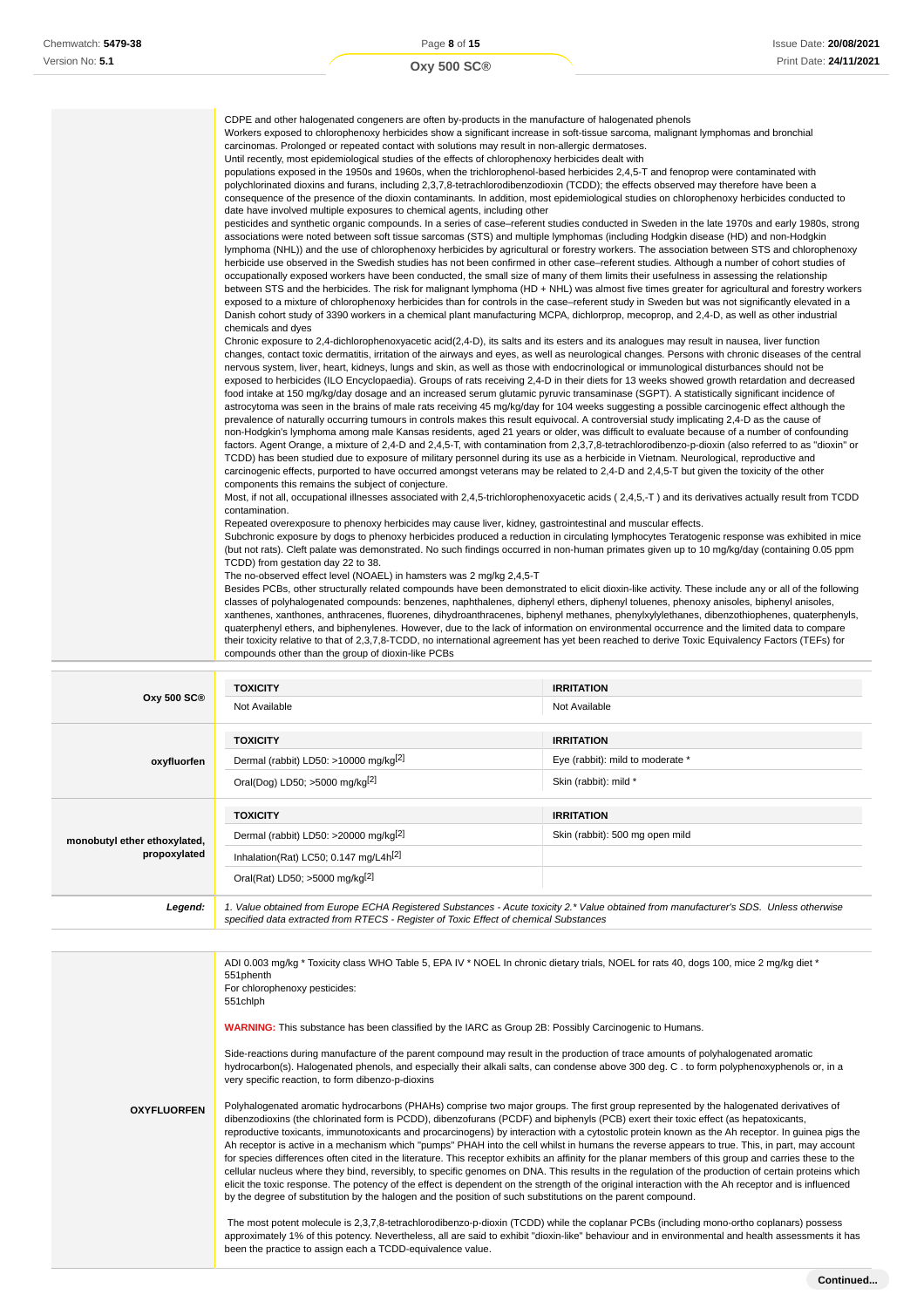The most subtle and important biological effects of the PHAHs are the effects on endocrine hormones and vitamin homeostasis. TCDD mimics the effect of thyroxin (a key metamorphosis signal during maturation) and may disrupt patterns of embryonic development at critical stages. Individuals from exposed wildlife populations have been observed to have altered sexual development, sexual dysfunction as adults and immune system suppression. Immunotoxic effects of the PHAHs (including the brominated congener, PBB) have been the subject of several studies. No clear pattern emerges in human studies however with T-cell numbers and function (a blood marker for immunological response) increasing in some and decreasing in others.

Developmental toxicity (e.g. cleft palate, hydronephrosis) occurs in relatively few species; functional alterations following TCDD exposure leads to deficits in cognitive functions in monkeys and to adverse effects in the male reproductive system of rats.

Three incidences have occurred which have introduced abnormally high levels of dioxin or dioxin-like congeners to humans. The explosion at a trichlorophenol-manufacturing plant in Seveso, Italy distributed TCDD across a large area of the country-side, whilst rice-oil contaminated with heat-transfer PCBs (and dioxin-like contaminants) has been consumed by two groups, on separate occasions (one in Yusho, Japan and another in Yu-cheng, Taiwan). The only symptom which can unequivocally be related to all these exposures is the development of chloracne, a disfiguring skin condition, following each incident. Contaminated oil poisonings also produced eye-discharge, swelling of eyelids and visual disturbances. The Babies born up to 3 years after maternal exposure (so-called "Yusho-babies") were characteristically brown skinned, coloured gums and nails and (frequently) produced eye-discharges. Delays in intellectual development have been noted. It has been estimated that Yu-cheng patients consumed an average level of 0.06 mg/kg body weight/day total PCB and 0.0002 mg/kg/day of PCDF before the onset of symptoms after 3 months. When the oil was withdrawn after 6 months they had consumed 1 gm total PCB containing 3.8 mg PCDF. Taiwanese patients consumed 10 times as much contaminated oil as the Japanese patients (because of later withdrawal); however since PCB/PCDF concentration in the Japanese oil was 10 times that consumed in Taiwan, patients from both countries consumed about the same amount of PCBs/PCDFs. Preliminary data from the Yusho cohort suggests a six-fold excess of liver cancer mortality in males and a three-fold excess in women.

Recent findings from Seveso indicate that the biological effects of low level exposure (BELLEs), experienced by a cohort located at a great distance from the plant, may be hormetic, i.e. may be protective AGAINST the development of cancer. The PHAHs do not appear to be genotoxic - they do not alter the integrity of DNA. This contrasts with the effects of the many polycyclic aromatic hydrocarbons (PAHs) (or more properly, their reactive metabolites). TCDD induces carcinogenic effects in the laboratory in all species, strains and sexes tested. These effects are dose-related and occur in many organs. Exposures as low as 0.001 ug/kg body weight/day produce carcinoma. Several studies implicate PCBs in the development of liver cancer in workers as well as multi-site cancers in animals. The second major group of PHAH consists of the non-planar PCB congeners which possess two or more ortho-substituted halogens. These have been shown to produce neurotoxic effects which are thought to reduce the concentration of the brain neurotransmitter, dopamine, by inhibiting certain enzyme-mediated processes. The specific effect elicited by both classes of PHAH seems to depend on the as much on the developmental status of the organism at the time of the exposure as on the level of exposure over a lifetime.

**NOTE:** Some jurisdictions require that health surveillance be conducted on workers occupationally exposed to polycyclic aromatic hydrocarbons. Such surveillance should emphasise

- demography, occupational and medical history
- health advice, including recognition of photosensitivity and skin changes
- physical examination if indicated
- **F** records of personal exposure including photosensitivity

The material may produce moderate eye irritation leading to inflammation. Repeated or prolonged exposure to irritants may produce conjunctivitis.

For oxyfluorfen:

**MONOBUTYL ETHER ETHOXYLATED, PROPOXYLATED**

- **Acute toxicity:** Oxyfluorfen is practically nontoxic by ingestion, with reported oral LD50 values of 5000 mg/kg in both rats and dogs, and 2700 to 5000 mg/kg in mice. The dermal LD50 is greater than 5000 mg/kg in both rats and rabbits, also indicating slight toxicity by this route . It causes no skin irritation in rabbits, no skin sensitization in guinea pigs, and moderate eye irritation in rabbits. However, Goal and other formulations may show severe skin and eye irritant properties, and may be skin sensitizers . The 4-hour inhalation LC50 for the technical product is not available, but that for Goal 1.6E is greater than 22.64 mg/L, indicating practically no toxicity via this route .
- **Chronic toxicity:** Effects on the liver have been observed in long-term feeding studies with rats, mice, and dogs.
- **Reproductive effects:** In a developmental study with rats given doses of 10, 100, or 1000 mg/kg/day by gavage, decreased implantation, increased resorption, and lower foetal survival was seen at the 1000 mg/kg level. Toxic effects on the mothers were also seen at this dose . At 5 mg/kg/day, there was decreased survival of foetuses and decreased maternal and foetal weights . It does not appear likely that oxyfluorfen will cause reproductive effects in humans at likely levels of exposure.
- **Teratogenic effects:** In a developmental study with rabbits, 30 mg/kg/day, the highest dose tested, produced an increase in fused sternal bones in the fetuses as well as toxic effects on the mothers . These data suggest oxyflurofen may have teratogenic effects, but only at very high doses.
- **Mutagenic effects:** Mutagenicity tests on rats, mice and on bacterial cell cultures have produced mixed results. However, unscheduled DNA synthesis assays have been negative . Due to the conflicting results, it is not possible to determine the mutagenic potential of oxyfluorfen.
- **Carcinogenic effects:** In a 20-month study with mice fed 0.3, 3, or 30 mg/kg/day, doses at and above 3 mg/kg/day produced non-significant increases in both benign and malignant liver tumors in male mice . No increased tumor formation was seen in female mice at any dose . No carcinogenic effects were observed in a 23-year study with rats fed doses 2 mg/kg/day, nor in dogs at doses of 3 mg/kg/day . These data suggest that oxyfluorfen is not carcinogenic.
- **Organ toxicity:** The liver appears to be the main target organ, based on long-term feeding studies.

**Fate in humans and animals:** Because oxyfluorfen is highly hydrophobic, it may have the potential to bioconcentrate in animal fatty tissues **[ \* The Pesticides Manual, Incorporating The Agrochemicals Handbook, 10th Edition, Editor Clive Tomlin, 1994, British Crop Protection Council]**

Polyalkylene glycol monobutyl ether (PGME) polymers have a low degree of toxicity. Toxicity by ingestion is low, but highest for lower molecular weight products \*(molecular weight <1500). Thus, the FDA has restricted the use of PGME in sanitizing solutions that may contact surfaces that contact foods to a 0.05% aqueous solution of polymers that have an average molecular weight of 2,400-3,300 and a cloud-point of 90-100 degrees C. In this application, large PGME polymers engulf (micellize) oils and smaller particulates that are subsequently precipitated at temperatures of 90-100 deg C.

Toxicity by skin contact is low for all PGME species. Higher molecular weight PGME polymers have been found to be toxic in animals upon inhalation of mechanically generated mists. The products of thermal degradation are also toxic.

Eye injury is possible only for the lowest molecular weight species.

There have been no reported effects of PGME on human health. However, data from toxicity studies performed in appropriate animal species provides information on potential human toxicity. PGME polymers with molecular weight greater than 1500, have limited acute toxicity by the oral (LD50, rat, 8630 mg/kg) and dermal (LD50, rabbit, >8,000 mg/kg) routes, while toxicity of the high molecular weight products through inhalation is increased (LC50, 4 hours, rat, > 5 mg/kg). Oral and dermal toxicity in general increases with lower molecular weight products.

This product has not been evaluated for genetic, developmental, or reproductive toxicity. PGME is not known to be an irritant or an allergen. Human beings have regular contact with alcohol ethoxylates through a variety of industrial and consumer products such as soaps, detergents, and other cleaning products . Exposure to these chemicals can occur through ingestion, inhalation, or contact with the skin or eyes. Studies of acute toxicity show that volumes well above a reasonable intake level would have to occur to produce any toxic response. Moreover, no fatal case of poisoning with alcohol ethoxylates has ever been reported. Multiple studies investigating the acute toxicity of alcohol ethoxylates have shown that the use of these compounds is of low concern in terms of oral and dermal toxicity .

Clinical animal studies indicate these chemicals may produce gastrointestinal irritation such as ulcerations of the stomach, pilo-erection, diarrhea, and lethargy. Similarly, slight to severe irritation of the skin or eye was generated when undiluted alcohol ethoxylates were applied to the skin and eyes of rabbits and rats. The chemical shows no indication of being a genotoxin, carcinogen, or mutagen (HERA 2007). No information was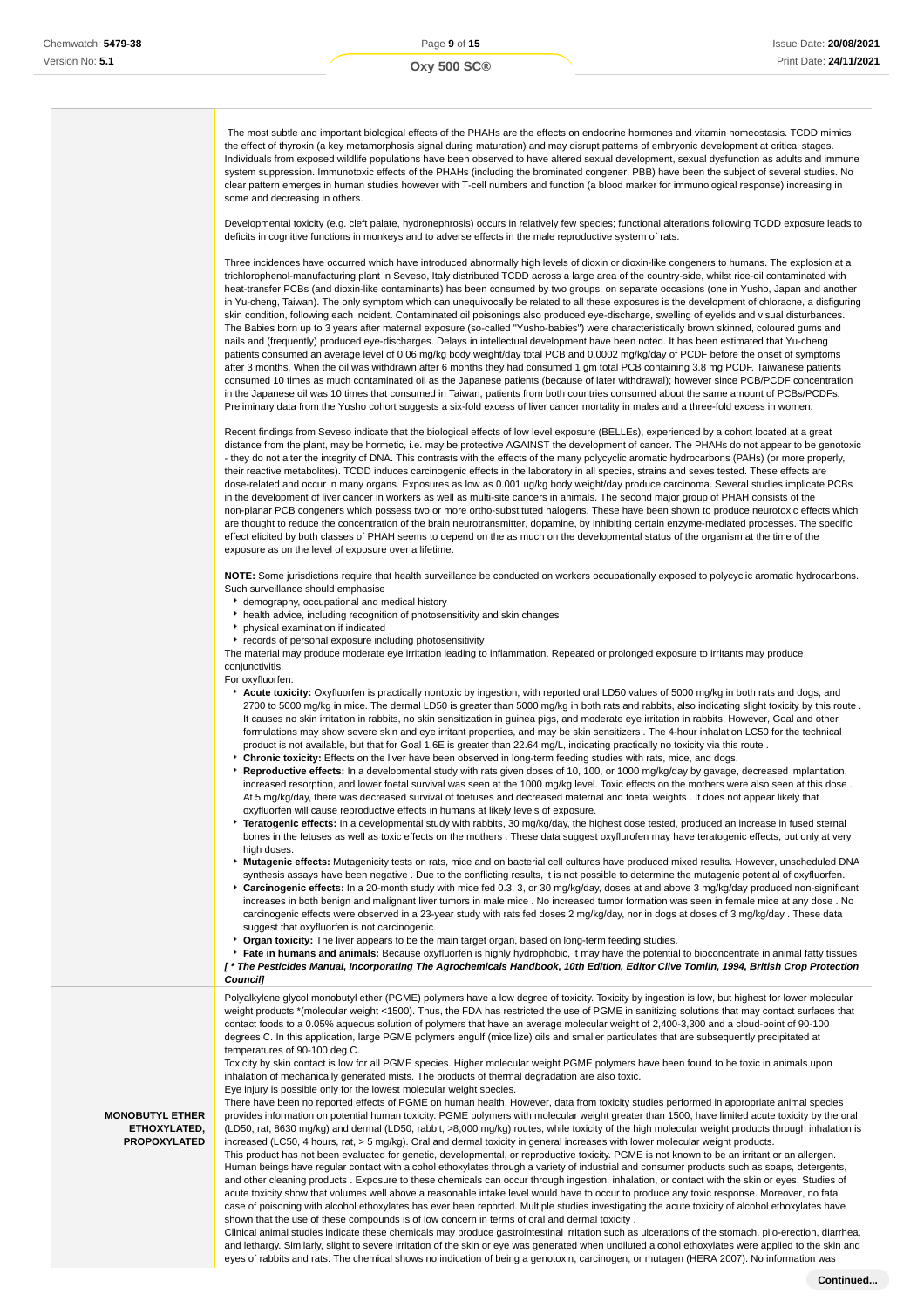available on levels at which these effects might occur, though toxicity is thought to be substantially lower than that of nonylphenol ethoxylates. Polyethers, for example, ethoxylated surfactants and polyethylene glycols, are highly susceptible towards air oxidation as the ether oxygens will stabilize intermediary radicals involved. Investigations of a chemically well-defined alcohol (pentaethylene glycol mono-n-dodecyl ether) ethoxylate, showed that polyethers form complex mixtures of oxidation products when exposed to air.

Sensitization studies in guinea pigs revealed that the pure nonoxidized surfactant itself is nonsensitizing but that many of the investigated oxidation products are sensitizers. Two hydroperoxides were identified in the oxidation mixture, but only one (16-hydroperoxy-3,6,9,12,15 pentaoxaheptacosan-1-ol ) was stable enough to be isolated. It was found to be a strong sensitizer in LLNA (local lymph node assay for detection of sensitization capacity). The formation of other hydroperoxides was indicated by the detection of their corresponding aldehydes in the oxidation mixture .

On the basis of the lower irritancy, nonionic surfactants are often preferred to ionic surfactants in topical products. However, their susceptibility towards autoxidation also increases the irritation. Because of their irritating effect, it is difficultto diagnose ACD to these compounds by patch testing.

For high boiling ethylene glycol ethers (typically triethylene- and tetraethylene glycol ethers):

**Skin absorption:** Available skin absorption data for triethylene glycol ether (TGBE), triethylene glycol methyl ether (TGME), and triethylene glycol ethylene ether (TGEE) suggest that the rate of absorption in skin of these three glycol ethers is 22 to 34 micrograms/cm2/hr, with the methyl ether having the highest permeation constant and the butyl ether having the lowest. The rates of absorption of TGBE, TGEE and TGME are at least 100-fold less than EGME, EGEE, and EGBE, their ethylene glycol monoalkyl ether counterparts, which have absorption rates that range from 214 to 2890 micrograms/ cm2/hr . Therefore, an increase in either the chain length of the alkyl substituent or the number of ethylene glycol moieties appears to lead to a decreased rate of percutaneous absorption. However, since the ratio of the change in values of the ethylene glycol to the diethylene glycol series is larger than that

of the diethylene glycol to triethylene glycol series , the effect of the length of the chain and number of ethylene glycol moieties on absorption diminishes with an increased number of ethylene glycol moieties. Therefore, although tetraethylene glycol methyl; ether (TetraME) and tetraethylene glycol butyl ether (TetraBE) are expected to be less permeable to skin than TGME and TGBE, the differences in permeation between these molecules may only be slight.

**Metabolism:** The main metabolic pathway for metabolism of ethylene glycol monoalkyl ethers (EGME, EGEE, and EGBE) is oxidation via alcohol and aldehyde dehydrogenases (ALD/ADH) that leads to the formation of an alkoxy acids. Alkoxy acids are the only toxicologically significant metabolites of glycol ethers that have been detected in vivo. The principal metabolite of TGME is believed to be 2-[2-(2methoxyethoxy)ethoxy] acetic acid . Although ethylene glycol, a known kidney toxicant, has been identified as an impurity or a minor metabolite

of glycol ethers in animal studies it does not appear to contribute to the toxicity of glycol ethers. The metabolites of category members are not likely to be metabolized to any large extent to toxic molecules such as ethylene glycol or the mono alkoxy acids because metabolic breakdown of the ether linkages also has to occur

**Acute toxicity:** Category members generally display low acute toxicity by the oral, inhalation and dermal routes of exposure. Signs of toxicity in animals receiving lethal oral doses of TGBE included loss of righting reflex and flaccid muscle tone, coma, and heavy breathing. Animals administered lethal oral doses of TGEE exhibited lethargy, ataxia, blood in the urogenital area and piloerection before death.

**Irritation:** The data indicate that the glycol ethers may cause mild to moderate skin irritation. TGEE and TGBE are highly irritating to the eyes. Other category members show low eye irritation.

**Repeat dose toxicity**: Results of these studies suggest that repeated exposure to moderate to high doses of the glycol

ethers in this category is required to produce systemic toxicity

In a 21-day dermal study, TGME, TGEE, and TGBE were administered to rabbits at 1,000 mg/kg/day. Erythema and oedema were observed. In addition, testicular degeneration (scored as trace in severity) was observed in one rabbit given TGEE and one rabbit given TGME. Testicular effects included spermatid giant cells, focal tubular hypospermatogenesis, and increased cytoplasmic vacuolisation . Due to a high incidence of similar spontaneous changes

in normal New Zealand White rabbits , the testicular effects were considered not to be related to treatment . Thus, the NOAELs for TGME, TGEE and TGBE were established at 1000 mg/kg/day. Findings from this report were considered

#### unremarkable.

A 2-week dermal study was conducted in rats administered TGME at doses of 1,000, 2,500, and 4,000 mg/kg/day . In this study, significantlyincreased red blood cells at 4,000 mg/kg/day and significantly-increased urea concentrations in the urine at 2,500 mg/kg/day were observed. A few of the rats given 2,500 or 4,000 mg/kg/day had watery caecal contents and/or

haemolysed blood in the stomach These gross pathologic observations were not associated with any histologic abnormalities in these tissues or alterations in haematologic and clinical chemistry parameters. A few males and females treated with either 1,000 or 2,500 mg/kg/day had a few small scabs or crusts at the test site. These alterations were slight in degree and did not adversely affect the rats

In a 13-week drinking water study, TGME was administered to rats at doses of 400, 1,200, and 4,000 mg/kg/day. Statistically-significant changes in relative liver weight were observed at 1,200 mg/kg/day and higher. Histopathological effects included hepatocellular cytoplasmic vacuolisation (minimal to mild in most animals) and hypertrophy (minimal to mild) in males at all doses and hepatocellular hypertrophy (minimal to mild) in high dose females. These effects were statistically significant at 4,000 mg/kg/day. Cholangiofibrosis was observed in 7/15 high-dose males; this effect was observed in a small number of bile ducts and was of mild severity. Significant, small decreases in total test session motor activity were observed in the high-dose animals, but no other neurological effects were observed. The changes in motor activity were secondary to systemic toxicity

**Mutagenicity:** Mutagenicity studies have been conducted for several category members. All in vitro and in vivo studies were negative at concentrations up to 5,000 micrograms/plate and 5,000 mg/kg, respectively, indicating that the category members are not genotoxic at the concentrations used in these studies. The uniformly negative outcomes of various mutagenicity studies performed on category members lessen the concern for carcinogenicity.

**Reproductive toxicity:** Although mating studies with either the category members or surrogates have not been performed, several of the repeated dose toxicity tests with the surrogates have included examination of reproductive organs. A lower molecular weight glycol ether, ethylene glycol methyl ether (EGME), has been shown to be a testicular toxicant. In addition, results of repeated dose toxicity tests with TGME clearly show testicular toxicity at an oral dose of 4,000 mg/kg/day four times greater that the limit dose of 1,000 mg/kg/day recommended for repeat dose studies. It should be noted that TGME is 350 times less potent for testicular effects than EGME. TGBE is not associated with testicular toxicity, TetraME is not likely to be metabolised by any large extent to 2-MAA (the toxic metabolite of EGME), and a mixture containing predominantly methylated glycol ethers in the C5-C11 range does not produce testicular toxicity (even when administered intravenously at 1,000 mg/kg/day).

**Developmental toxicity**: The bulk of the evidence shows that effects on the foetus are not noted in treatments with . 1,000 mg/kg/day during gestation. At 1,250 to 1,650 mg/kg/day TGME (in the rat) and 1,500 mg/kg/day (in the rabbit), the developmental effects observed included skeletal variants and decreased body weight gain.

Alcohol ethoxylates are according to CESIO (2000) classified as Irritant or Harmful depending on the number of EO-units:

EO < 5 gives Irritant (Xi) with R38 (Irritating to skin) and R41 (Risk of serious damage to eyes)

EO > 5-15 gives Harmful (Xn) with R22 (Harmful if swallowed) - R38/41

EO > 15-20 gives Harmful (Xn) with R22-41

>20 EO is not classified (CESIO 2000)

Oxo-AE, C13 EO10 and C13 EO15, are Irritating (Xi) with R36/38 (Irritating to eyes and skin) .

AE are not included in Annex 1 of the list of dangerous substances of the Council Directive 67/548/EEC

In general, alcohol ethoxylates (AE) are readily absorbed through the skin of guinea pigs and rats and through the gastrointestinal mucosa of rats. AE are quickly eliminated from the body through the urine, faeces, and expired air (CO2).Orally dosed AE was absorbed rapidly and extensively in rats, and more than 75% of the dose was absorbed. When applied to the skin of humans, the doses were absorbed slowly and incompletely (50% absorbed in 72 hours). Half of the absorbed surfactant was excreted promptly in the urine and smaller amounts of AE appeared in the faeces and expired air (CO2) ). The metabolism of C12 AE yields PEG, carboxylic acids, and CO2 as metabolites. The LD50 values after oral administration to rats range from about 1-15 g/kg body weight indicating a low to moderate acute toxicity.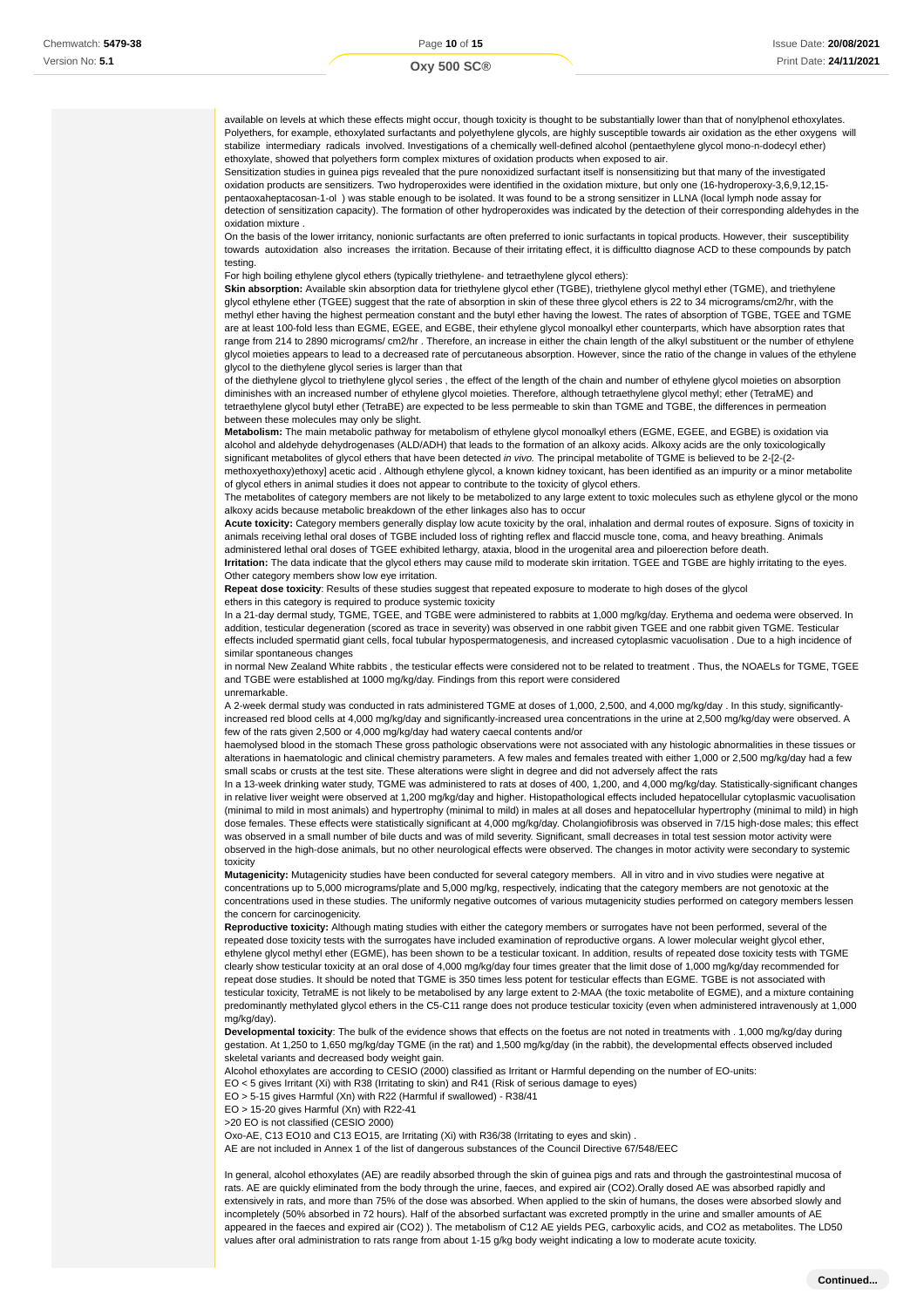Page **11** of **15 Oxy 500 SC®**

| The ability of nonionic surfactants to cause a swelling of the stratum corneum of quinea pig skin has been studied. The swelling mechanism of            |
|----------------------------------------------------------------------------------------------------------------------------------------------------------|
| the skin involves a combination of ionic binding of the hydrophilic group as well as hydrophobic interactions of the alkyl chain with the substrate.     |
| One of the mechanisms of skin irritation caused by surfactants is considered to be denaturation of the proteins of skin. It has also been                |
| established that there is a connection between the potential of surfactants to denature protein in vitro and their effect on the skin. Nonionic          |
| surfactants do not carry any net charge and, therefore, they can only form hydrophobic bonds with proteins. For this reason, proteins are not            |
| deactivated by nonionic surfactants, and proteins with poor solubility are not solubilized by nonionic surfactants. A substantial amount of              |
| toxicological data and information in vivo and in vitro demonstrates that there is no evidence for alcohol ethoxylates (AEs) being genotoxic,            |
| mutagenic or carcinogenic. No adverse reproductive or developmental effects were observed. The majority of available toxicity studies revealed           |
| NOAELs in excess of 100 mg/kg bw/d but the lowest NOAEL for an individual AE was established to be 50 mg/kg bw/day. This value was                       |
| subsequently considered as a conservative, representative value in the risk assessment of AE. The effects were restricted to changes in organ            |
| weights with no histopathological organ changes with the exception of liver hypertrophy (indicative of an adaptive response to metabolism rather         |
| than a toxic effect). It is noteworthy that there was practically no difference in the NOAEL in oral studies of 90-day or 2 years of duration in rats. A |
| comparison of the aggregate consumer exposure and the systemic NOAEL (taking into account an oral absorption value of 75%) results in a                  |
| Margin of Exposure of 5,800. Taking into account the conservatism in the exposure assessment and the assigned systemic NOAEL, this margin                |
| of exposure is considered more than adequate to account for the inherent uncertainty and variability of the hazard database and inter and intra-         |
| species extrapolations.                                                                                                                                  |

AEs are not contact sensitisers. Neat AE are irritating to eyes and skin. The irritation potential of aqueous solutions of AEs depends on concentrations. Local dermal effects due to direct or indirect skin contact in certain use scenarios where the products are diluted are not of concern as AEs are not expected to be irritating to the skin at in-use concentrations. Potential irritation of the respiratory tract is not a concern given the very low levels of airborne AE generated as a consequence of spray cleaner aerosols or laundry powder detergent dust.

In summary, the human health risk assessment has demonstrated that the use of AE in household laundry and cleaning detergents is safe and does not cause concern with regard to consumer use.

| <b>Acute Toxicity</b>                       | ×            | Carcinogenicity                 | ×                                                                                                                                                                   |
|---------------------------------------------|--------------|---------------------------------|---------------------------------------------------------------------------------------------------------------------------------------------------------------------|
| <b>Skin Irritation/Corrosion</b>            | ×            | Reproductivity                  | ×                                                                                                                                                                   |
| <b>Serious Eye Damage/Irritation</b>        | $\checkmark$ | <b>STOT - Single Exposure</b>   | ×                                                                                                                                                                   |
| <b>Respiratory or Skin</b><br>sensitisation | ×            | <b>STOT - Repeated Exposure</b> | $\checkmark$                                                                                                                                                        |
| <b>Mutagenicity</b>                         | ×            | <b>Aspiration Hazard</b>        | ×                                                                                                                                                                   |
|                                             |              | Legend:                         | $\blacktriangleright$ - Data either not available or does not fill the criteria for classification<br>$\blacktriangleright$ - Data available to make classification |

### **SECTION 12 Ecological information**

#### **Toxicity Oxy 500 SC® Endpoint Test Duration (hr) Species Value Source** Not<br>Available Not Not Not Available Not Available Not Available Not Available Not Available Not Available Not Ava Available Not Available **oxyfluorfen Endpoint Test Duration (hr) Species Value Source** EC50(ECx) 96h Algae or other aquatic plants <0.001mg/L 4 LC50 96h Fish 0.176-0.419mg/L 4  $EC50$  48h Crustacea  $0.081-0.203$ mg/L 4 EC50 96h Algae or other aquatic plants <0.001mg/L 4 **monobutyl ether ethoxylated, propoxylated Endpoint Test Duration (hr) Species Value Source** Not Not Not Not Available Not Available Not Available Not Available Not Available Not Available Not Ava Available Not Available **Legend:** Extracted from 1. IUCLID Toxicity Data 2. Europe ECHA Registered Substances - Ecotoxicological Information - Aquatic Toxicity 3. EPIWIN Suite V3.12 (QSAR) - Aquatic Toxicity Data (Estimated) 4. US EPA, Ecotox database - Aquatic Toxicity Data 5. ECETOC Aquatic Hazard Assessment Data 6. NITE (Japan) - Bioconcentration Data 7. METI (Japan) - Bioconcentration Data 8. Vendor Data

Very toxic to aquatic organisms, may cause long-term adverse effects in the aquatic environment.

Do NOT allow product to come in contact with surface waters or to intertidal areas below the mean high water mark. Do not contaminate water when cleaning equipment or disposing of equipment wash-waters.

Wastes resulting from use of the product must be disposed of on site or at approved waste sites.

for oxyfluorfen

log Kow : 4.468

**Environmental fate**:

Soil and water: Strongly adsorbed on soil, not readily desorbed; shows negligible leaching.

Koc from 2891 (sand) to 32381 (silty clay loam) Photodecomposition in water is rapid and on soil slow.

Microbial action is not significant.

Field dissipation DT 5-55 days; soil DT50 (in dark)(aerobic) 292 d, (anaerobic) 580 d approx.

Half-life (hr) sediment : >336

**Breakdown in soil and groundwater:** Oxyfluorfen is moderately persistent in most soil environments, with a representative field half-life of about 30 to 40 days . Oxyfluorfen is not subject to microbial degradation or hydrolysis . The main mechanism of degradation in soils may be photodegradation and evaporation/codistillation in moist soils . In laboratory studies, its soil half-life was 6 months, indicating very low rates of microbial degradation . Oxyfluorfen is very well-sorbed to most soils . Soil binding is highest in soils with high organic matter and clay content . Once oxyfluorfen is adsorbed to soil particles, it is not readily removed . It is practically insoluble in water, and therefore is unlikely to be appreciably mobile in most instances, unless the sorptive capacity of the soil is exceeded. Oxyfluorfen did not leach below 4 inches in any soil except sand .

Breakdown in water: In water, oxyfluorfen is rapidly decomposed by light . Because oxyfluorfen is nearly insoluble in water and has a tendency to adsorb to soil, it will be sorbed to suspended particles or sediments .

**Breakdown in vegetation:** There is very little movement of oxyfluorfen within treated plants. It is not readily metabolised by plants, but since it is not readily taken up by roots, residues in plants are generally very low . Residues of oxyfluorfen accumulated in carrots and oats grown on previously treated fields, but not in cotton or lettuce

Bioaccumulation: Oxyfluorfen accumulated up to 13 mg/kg (13,000 ug/kg) in bluegill sunfish exposed to 10 ug/L for 40 days. This represents a bioconcentration factor (BCF) of 1300. The BCF in channel catfish was 700 to 5000 in one 30-day study . These results indicate a low to moderate potential for bioaccumulation in aquatic species

**Ecotoxicity:**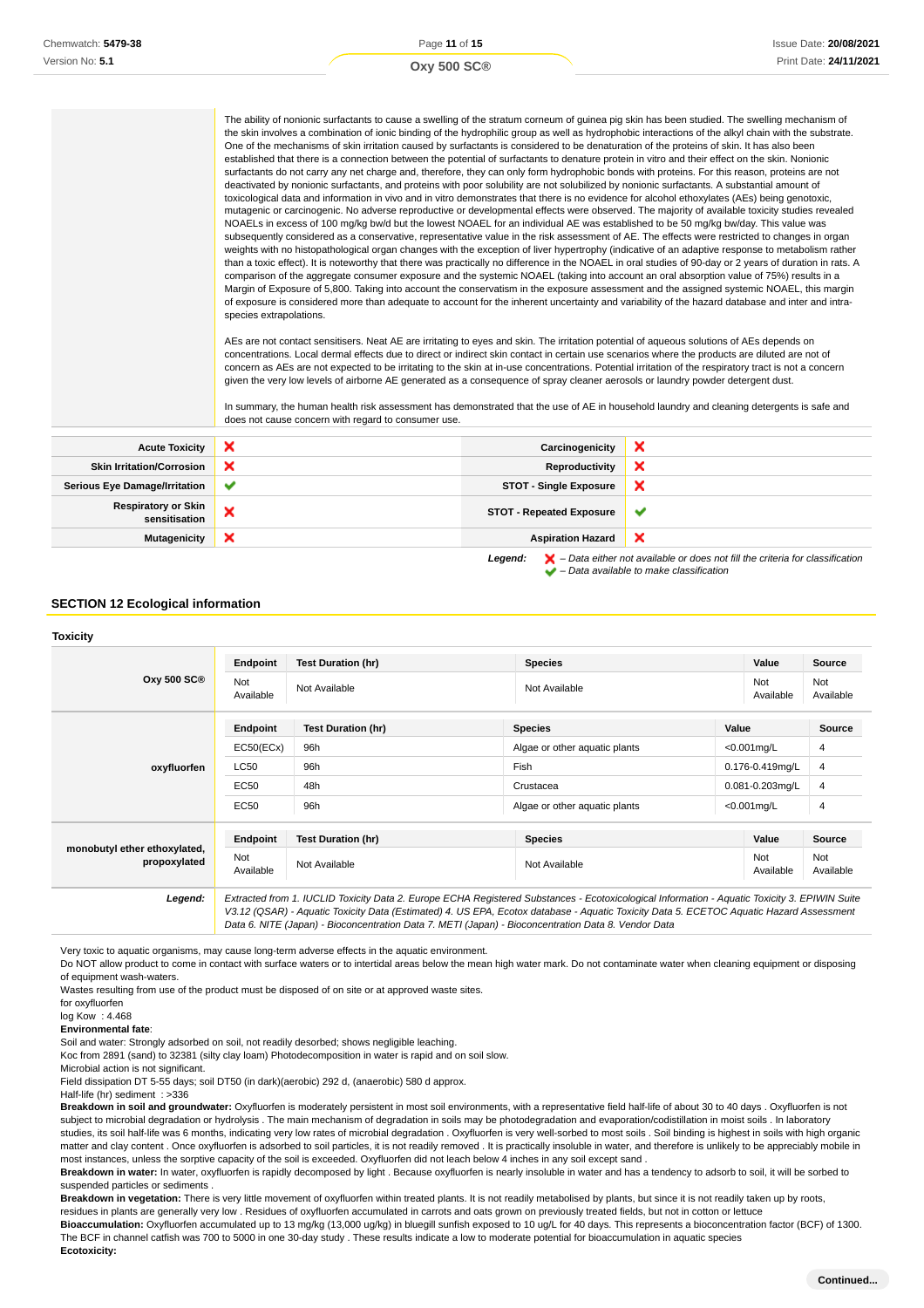#### **Practically non-toxic to birds.**

Birds: Acute LD50 for bobwhite quail >2150 mg/kg; mallard duck >4000 mg/kg Eight day dietary LC50 for mallard ducks and bobwhite quail >5000 ppm Dietary concentrations as high as 100 ppm had no effect on reproduction in mallards or bobwhite quail Oxyfluorfen is highly toxic to aquatic invertebrates, freshwater clams, oysters, aquatic plants, and fish Fish: LC50 (96 h) for bluegill 0.2, trout 0.41, channel catfish 0.4 mg/l; fathead minnow 0.15 mg/l Grass-shrimp, oysters: 0.032 mg/l Freshwater clams LC50 (96 h): 0.01 ug/l Daphnia magna EC50 (48 h): 1.5 mg ai/l Daphnia magna LC50 (96 h): 1.5 mg/l (Goal 2E) Bees; non-toxic to honeybees at 0.025 mg ai/bee

**DO NOT** discharge into sewer or waterways.

#### **Persistence and degradability**

| Ingredient  | Persistence: Water/Soil | <b>Persistence: Air</b> |
|-------------|-------------------------|-------------------------|
| oxyfluorfer | <b>HIGH</b>             | <b>HIGH</b>             |
|             |                         |                         |

#### **Bioaccumulative potential**

| Ingredient              | <b>Bioaccumulation</b> |
|-------------------------|------------------------|
| oxyfluorfen             | HIGH (LogKOW = 6.0465) |
| <b>Mobility in soil</b> |                        |

| Ingredient       | <b>Mobility</b> |
|------------------|-----------------|
| ovvtluorter<br>. | (0.10)          |

## **SECTION 13 Disposal considerations**

| Waste treatment methods             |                                                                                                                                                                                                                                                                                                                                                                                                                                                                                                                                                                                                                                                                                                                                                                                                                                                                                                                                                                                                                                                                                                                                                                                                                                                                                                                                                                                                                                                                                                                                                                                                                                                                                                                                                                                                                                                                                                                                                                                                                                                                                                                                                                                                                                                                                                                                                                                                                                                                                                                                                                                                                                                                                                                                                                                                                                                                                                                                                                                |
|-------------------------------------|--------------------------------------------------------------------------------------------------------------------------------------------------------------------------------------------------------------------------------------------------------------------------------------------------------------------------------------------------------------------------------------------------------------------------------------------------------------------------------------------------------------------------------------------------------------------------------------------------------------------------------------------------------------------------------------------------------------------------------------------------------------------------------------------------------------------------------------------------------------------------------------------------------------------------------------------------------------------------------------------------------------------------------------------------------------------------------------------------------------------------------------------------------------------------------------------------------------------------------------------------------------------------------------------------------------------------------------------------------------------------------------------------------------------------------------------------------------------------------------------------------------------------------------------------------------------------------------------------------------------------------------------------------------------------------------------------------------------------------------------------------------------------------------------------------------------------------------------------------------------------------------------------------------------------------------------------------------------------------------------------------------------------------------------------------------------------------------------------------------------------------------------------------------------------------------------------------------------------------------------------------------------------------------------------------------------------------------------------------------------------------------------------------------------------------------------------------------------------------------------------------------------------------------------------------------------------------------------------------------------------------------------------------------------------------------------------------------------------------------------------------------------------------------------------------------------------------------------------------------------------------------------------------------------------------------------------------------------------------|
| <b>Product / Packaging disposal</b> | Containers may still present a chemical hazard/ danger when empty.<br>Return to supplier for reuse/ recycling if possible.<br>Otherwise:<br>If container can not be cleaned sufficiently well to ensure that residuals do not remain or if the container cannot be used to store the same<br>product, then puncture containers, to prevent re-use, and bury at an authorised landfill.<br>▶ Where possible retain label warnings and SDS and observe all notices pertaining to the product.<br>Due to their environmental persistence and potential health hazards, PCBs, PBBs, dioxins and their derivatives or congeners (including<br>chlorinated diphenyl ethers), cannot be disposed of in landfills or dumped at sea.<br>Environmentally acceptable method of disposal include high temperature incineration. However this option is costly and uncertain.<br>> Other acceptable disposal technologies include base-catalysed dechlorination in the BCD (Base-Catalyzed Decomposition) Process.<br>▶ Currently, most wastes must be stored in an approved manner until satisfactory arrangements can be made for their disposal. All wastes and<br>residues containing these substances (e.g. wiping clothes, absorbent materials, used disposable protective gloves, contaminated clothing,<br>etc.) should be collected, placed in proper containers, labelled and disposed of in the manner prescribed by government regulations.<br>Requiations may require the compulsory reporting of all spills.<br>Legislation addressing waste disposal requirements may differ by country, state and/ or territory. Each user must refer to laws operating in their<br>area. In some areas, certain wastes must be tracked.<br>A Hierarchy of Controls seems to be common - the user should investigate:<br>Reduction<br>$\blacktriangleright$ Reuse<br>Recycling<br>Disposal (if all else fails)<br>This material may be recycled if unused, or if it has not been contaminated so as to make it unsuitable for its intended use. If it has been<br>contaminated, it may be possible to reclaim the product by filtration, distillation or some other means. Shelf life considerations should also be<br>applied in making decisions of this type. Note that properties of a material may change in use, and recycling or reuse may not always be<br>appropriate.<br>DO NOT allow wash water from cleaning or process equipment to enter drains.<br>It may be necessary to collect all wash water for treatment before disposal.<br>In all cases disposal to sewer may be subject to local laws and regulations and these should be considered first.<br>• Where in doubt contact the responsible authority.<br>▶ Recycle wherever possible or consult manufacturer for recycling options.<br>Consult State Land Waste Authority for disposal.<br>Bury or incinerate residue at an approved site.<br>Recycle containers if possible, or dispose of in an authorised landfill. |

Ensure that the hazardous substance is disposed in accordance with the Hazardous Substances (Disposal) Notice 2017

#### **Disposal Requirements**

Packages that have been in direct contact with the hazardous substance must be only disposed if the hazardous substance was appropriately removed and cleaned out from the package. The package must be disposed according to the manufacturer's directions taking into account the material it is made of. Packages which hazardous content have been appropriately treated and removed may be recycled.

The hazardous substance must only be disposed if it has been treated by a method that changed the characteristics or composition of the substance and it is no longer hazardous. Only dispose to the environment if a tolerable exposure limit has been set for the substance.

Only deposit the hazardous substance into or onto a landfill or sewage facility or incinerator, where the hazardous substance can be handled and treated appropriately.

#### **SECTION 14 Transport information**

**Labels Required**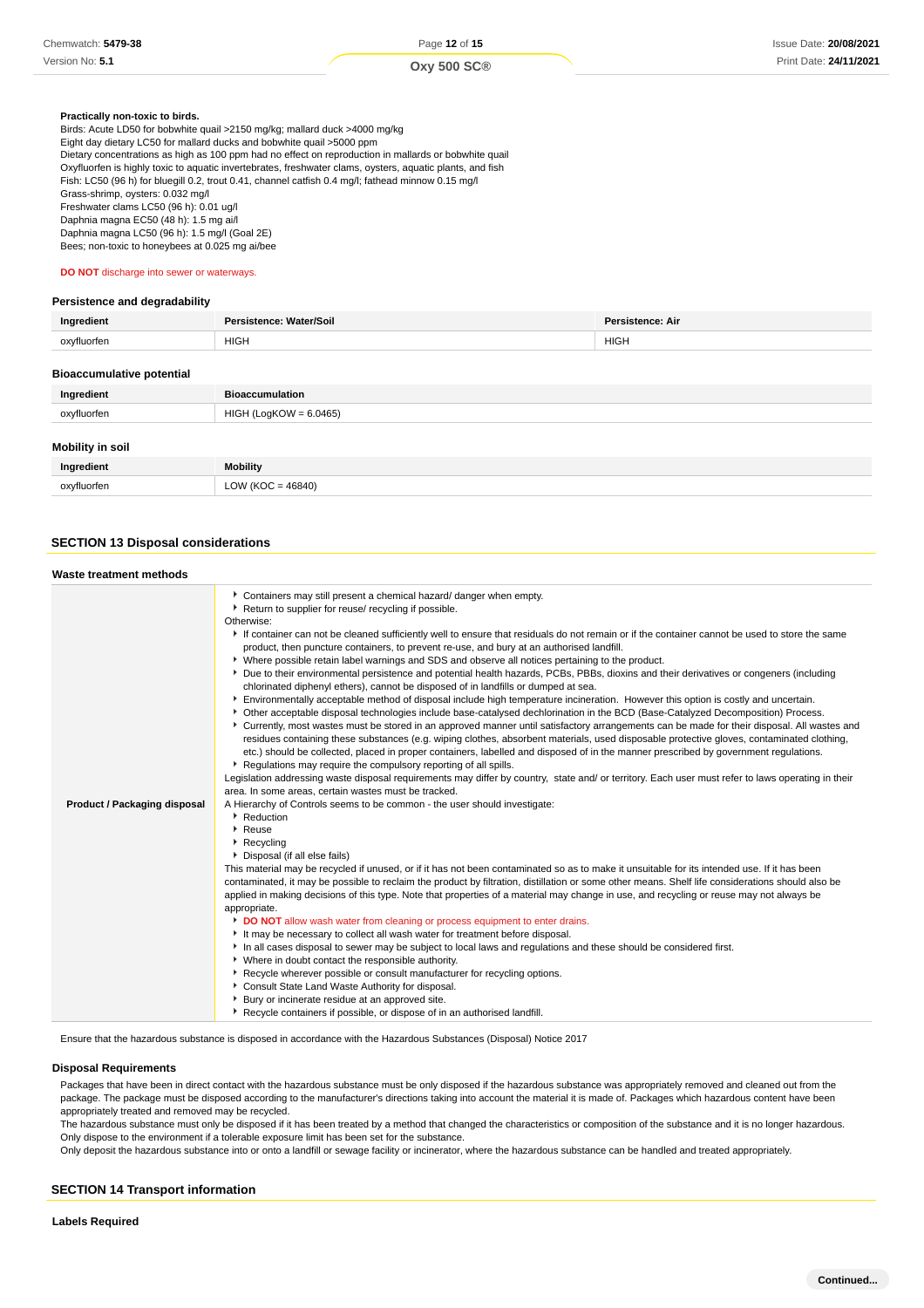| <b>Marine Pollutant</b> |       |
|-------------------------|-------|
| <b>HAZCHEM</b>          | $-3Z$ |

## **Land transport (UN)**

| <b>UN number</b>             | 3082                                                                       |  |  |
|------------------------------|----------------------------------------------------------------------------|--|--|
| UN proper shipping name      | ENVIRONMENTALLY HAZARDOUS SUBSTANCE, LIQUID, N.O.S. (contains oxyfluorfen) |  |  |
| Transport hazard class(es)   | Class<br>9<br>Subrisk<br>Not Applicable                                    |  |  |
| Packing group                | $\mathbf{III}$                                                             |  |  |
| <b>Environmental hazard</b>  | Environmentally hazardous                                                  |  |  |
| Special precautions for user | Special provisions<br>274; 331; 335; 375<br>5L<br>Limited quantity         |  |  |

## **Air transport (ICAO-IATA / DGR)**

| UN number                    | 3082                                                                                                                                                                                                                                                                                        |                                                                              |                                                                     |  |
|------------------------------|---------------------------------------------------------------------------------------------------------------------------------------------------------------------------------------------------------------------------------------------------------------------------------------------|------------------------------------------------------------------------------|---------------------------------------------------------------------|--|
| UN proper shipping name      |                                                                                                                                                                                                                                                                                             | Environmentally hazardous substance, liquid, n.o.s. * (contains oxyfluorfen) |                                                                     |  |
| Transport hazard class(es)   | <b>ICAO/IATA Class</b><br>9<br>ICAO / IATA Subrisk<br>Not Applicable<br><b>ERG Code</b><br>9L                                                                                                                                                                                               |                                                                              |                                                                     |  |
| Packing group                | $\mathbf{III}$                                                                                                                                                                                                                                                                              |                                                                              |                                                                     |  |
| <b>Environmental hazard</b>  |                                                                                                                                                                                                                                                                                             | Environmentally hazardous                                                    |                                                                     |  |
| Special precautions for user | Special provisions<br>Cargo Only Packing Instructions<br>Cargo Only Maximum Qty / Pack<br>Passenger and Cargo Packing Instructions<br>Passenger and Cargo Maximum Qty / Pack<br>Passenger and Cargo Limited Quantity Packing Instructions<br>Passenger and Cargo Limited Maximum Qty / Pack |                                                                              | A97 A158 A197 A215<br>964<br>450L<br>964<br>450L<br>Y964<br>30 kg G |  |

## **Sea transport (IMDG-Code / GGVSee)**

| UN number                    | 3082                                                                 |                                                                            |
|------------------------------|----------------------------------------------------------------------|----------------------------------------------------------------------------|
| UN proper shipping name      |                                                                      | ENVIRONMENTALLY HAZARDOUS SUBSTANCE, LIQUID, N.O.S. (contains oxyfluorfen) |
| Transport hazard class(es)   | <b>IMDG Class</b><br><b>IMDG Subrisk</b>                             | 9<br>Not Applicable                                                        |
| Packing group                | Ш                                                                    |                                                                            |
| <b>Environmental hazard</b>  | <b>Marine Pollutant</b>                                              |                                                                            |
| Special precautions for user | <b>EMS Number</b><br>Special provisions<br><b>Limited Quantities</b> | $F-A$ , S-F<br>274 335 969<br>5L                                           |

**Transport in bulk according to Annex II of MARPOL and the IBC code**

Not Applicable

## **Transport in bulk in accordance with MARPOL Annex V and the IMSBC Code**

| <b>Product name</b>                          | Group         |
|----------------------------------------------|---------------|
| oxyfluorfen                                  | Not Available |
| monobutyl ether ethoxylated,<br>propoxylated | Not Available |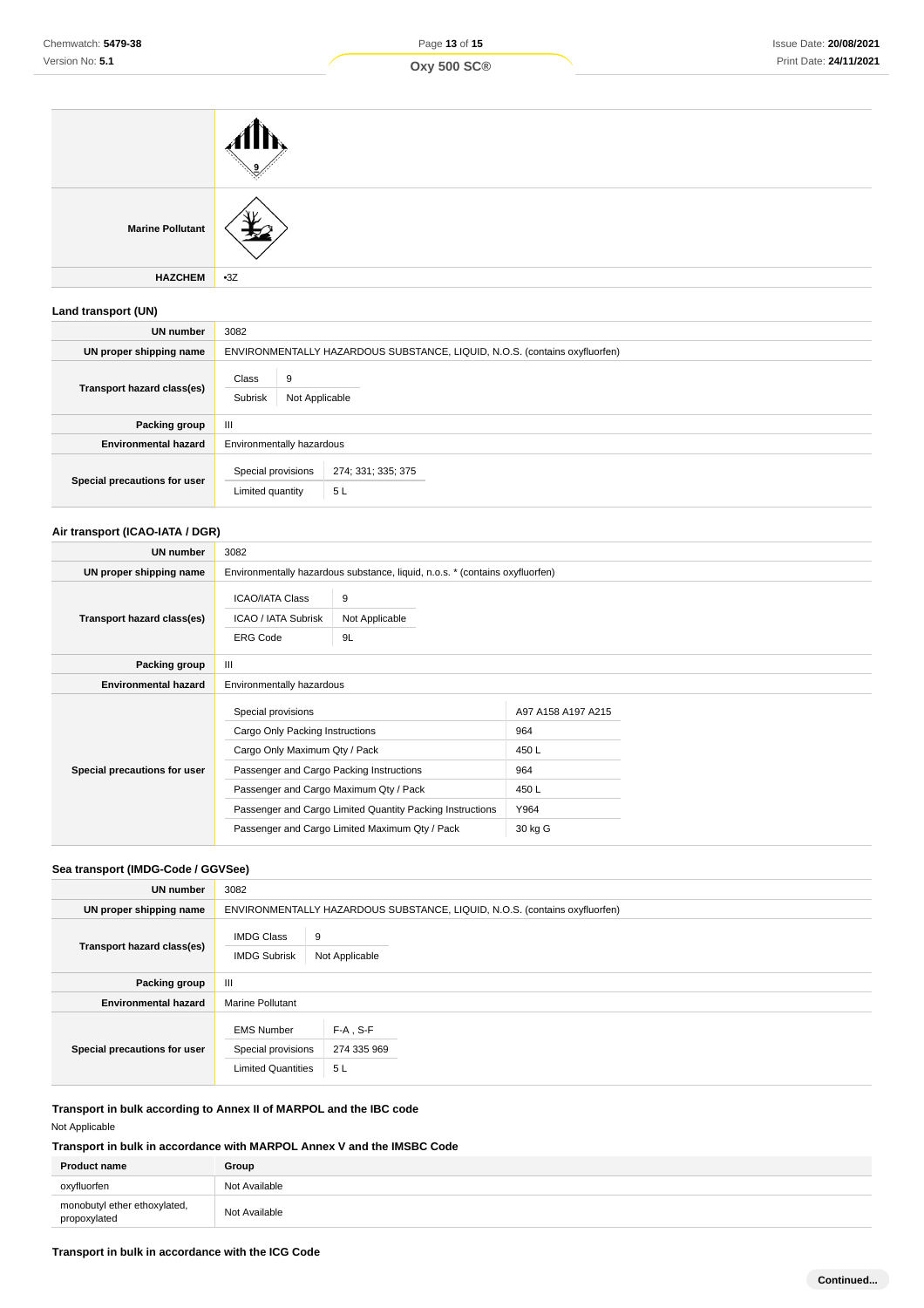| <b>Product name</b>                          | <b>Ship Type</b> |
|----------------------------------------------|------------------|
| oxyfluorfen                                  | Not Available    |
| monobutyl ether ethoxylated,<br>propoxylated | Not Available    |

#### **SECTION 15 Regulatory information**

## **Safety, health and environmental regulations / legislation specific for the substance or mixture**

This substance is to be managed using the conditions specified in an applicable Group Standard

| <b>HSR Number</b>          | Group Standard   |
|----------------------------|------------------|
| HS <sup>r</sup><br>3100031 | Not<br>Available |
|                            |                  |

New Zealand Inventory of Chemicals (NZIoC) New Zealand Workplace Exposure Standards (WES)

of Chemicals - Classification Data New Zealand Inventory of Chemicals (NZIoC)

New Zealand Hazardous Substances and New Organisms (HSNO) Act - Classification

Please refer to Section 8 of the SDS for any applicable tolerable exposure limit or Section 12 for environmental exposure limit.

#### I **oxyfluorfen is found on the following regulatory lists**

New Zealand Approved Hazardous Substances with controls New Zealand Hazardous Substances and New Organisms (HSNO) Act - Classification of Chemicals

New Zealand Hazardous Substances and New Organisms (HSNO) Act - Classification of Chemicals - Classification Data

#### **monobutyl ether ethoxylated, propoxylated is found on the following regulatory lists**

New Zealand Approved Hazardous Substances with controls

New Zealand Hazardous Substances and New Organisms (HSNO) Act - Classification of Chemicals

#### **Hazardous Substance Location**

Subject to the Health and Safety at Work (Hazardous Substances) Regulations 2017.

| <b>Hazard Class</b> | ıntities                          |
|---------------------|-----------------------------------|
| Not Applicable<br>  | Applicable<br>N <sub>N</sub><br>. |

#### **Certified Handler**

Subject to Part 4 of the Health and Safety at Work (Hazardous Substances) Regulations 2017.

| <b>Class of substance</b> | Quantities     |
|---------------------------|----------------|
| Not Applicable            | Not Applicable |
|                           |                |

Refer Group Standards for further information

#### **Maximum quantities of certain hazardous substances permitted on passenger service vehicles**

Subject to Regulation 13.14 of the Health and Safety at Work (Hazardous Substances) Regulations 2017.

| <b>Hazard Class</b> | Gas (aggregate water capacity in mL) | Liquid (L)     | Solid (kg)                    | Maximum quantity per package for each classification |
|---------------------|--------------------------------------|----------------|-------------------------------|------------------------------------------------------|
| Not Applicable      | Not Applicable                       | Not Applicable | Not Applicable Not Applicable |                                                      |

#### **Tracking Requirements**

Not Applicable

#### **National Inventory Status**

| <b>National Inventory</b>                          | <b>Status</b>                                                                                                                                                                                     |
|----------------------------------------------------|---------------------------------------------------------------------------------------------------------------------------------------------------------------------------------------------------|
| Australia - AIIC / Australia<br>Non-Industrial Use | Yes                                                                                                                                                                                               |
| Canada - DSL                                       | No (oxyfluorfen)                                                                                                                                                                                  |
| Canada - NDSL                                      | No (oxyfluorfen; monobutyl ether ethoxylated, propoxylated)                                                                                                                                       |
| China - IECSC                                      | No (oxyfluorfen)                                                                                                                                                                                  |
| Europe - EINEC / ELINCS / NLP                      | No (monobutyl ether ethoxylated, propoxylated)                                                                                                                                                    |
| Japan - ENCS                                       | No (oxyfluorfen)                                                                                                                                                                                  |
| Korea - KECI                                       | Yes                                                                                                                                                                                               |
| New Zealand - NZIoC                                | Yes                                                                                                                                                                                               |
| Philippines - PICCS                                | No (oxyfluorfen)                                                                                                                                                                                  |
| <b>USA - TSCA</b>                                  | No (oxyfluorfen)                                                                                                                                                                                  |
| Taiwan - TCSI                                      | Yes                                                                                                                                                                                               |
| Mexico - INSQ                                      | Yes                                                                                                                                                                                               |
| Vietnam - NCI                                      | Yes                                                                                                                                                                                               |
| Russia - FBEPH                                     | No (oxyfluorfen)                                                                                                                                                                                  |
| Legend:                                            | Yes = All CAS declared ingredients are on the inventory<br>No = One or more of the CAS listed ingredients are not on the inventory. These ingredients may be exempt or will require registration. |